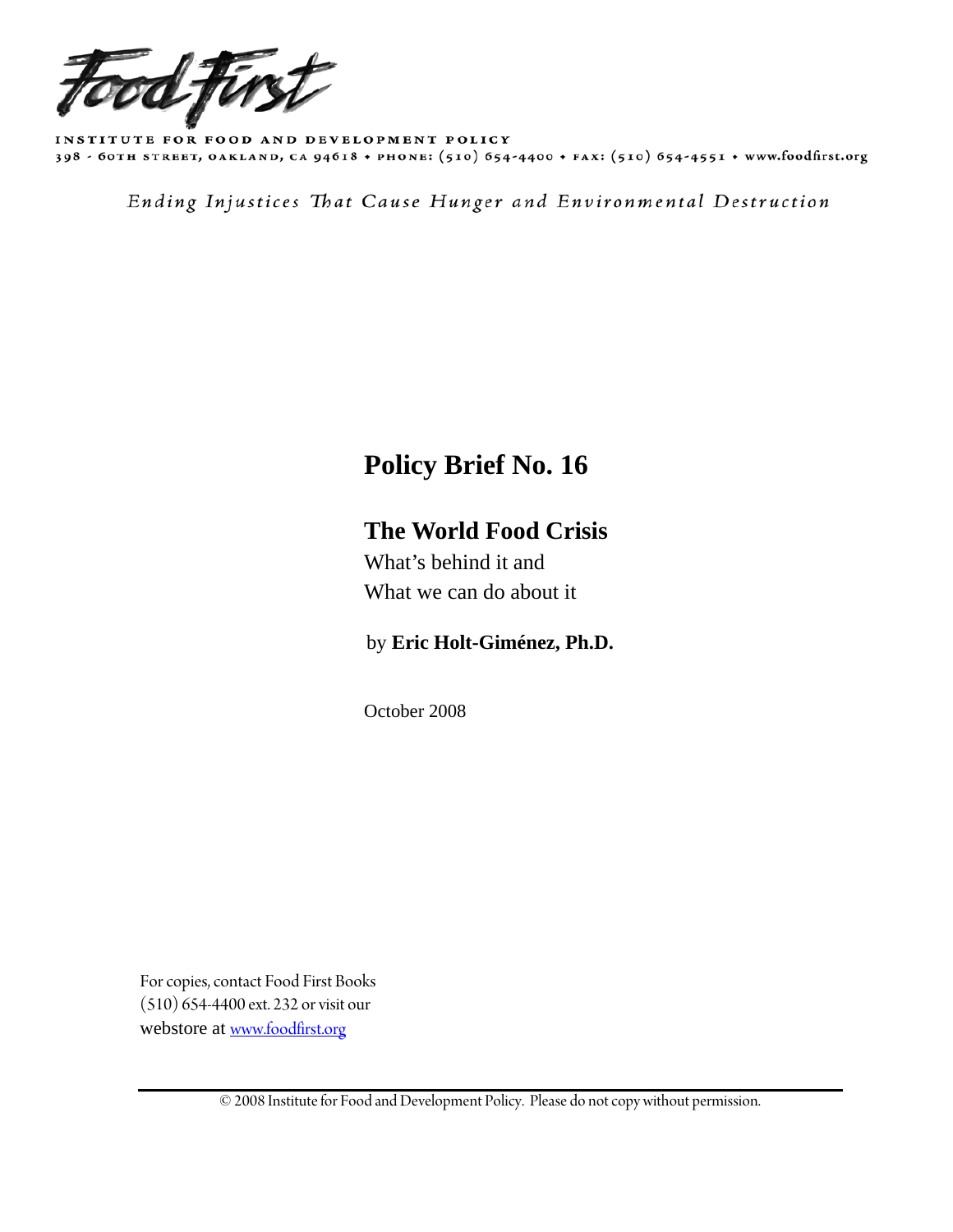### **About the Author**

**Eric Holt-Giménez, Ph.D.** is a Social Scientist and Executive Director of Food First/Institute for Food and Development Policy in Oakland, California USA ([www.foodfirst.org](http://www.foodfirst.org/)).

# **Acknowledgements**

With special thanks to Food First researchers, Annie Shattuck, Rick Jonasse, Karla Peña, Ellen Tyler, Amanda El Khoury, Heidi Connor, Julianna Mandel, Meera Velu, Mihir Mankad, Jasmine Tilly, and Dori Stone.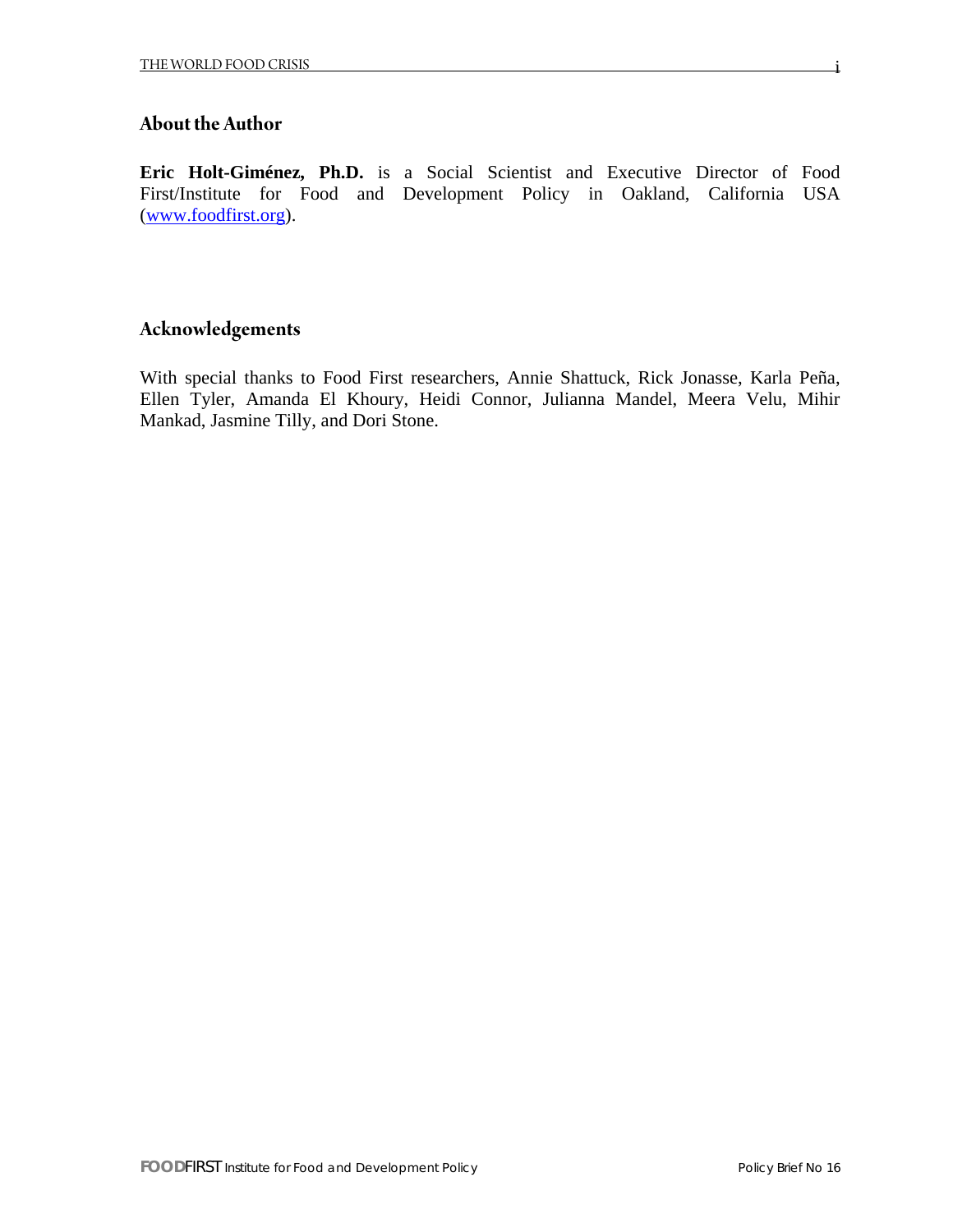## **TABLE OF CONTENTS**

| "A Silent Tsunami"                                              |    |
|-----------------------------------------------------------------|----|
| The Root Causes                                                 | 4  |
| The Green Revolution                                            | 5  |
| <b>Structural Adjustment Programs</b>                           | 5  |
| Regional Free-Trade Agreements and the World Trade Organization | 5  |
| Northern Subsidies to Agriculture                               | 6  |
| World Food Aid                                                  | 6  |
| The U.S.: Growing the Crisis at Home                            | 7  |
| Solving the Food Crisis–Fixing the Food System                  | 13 |
| Endnotes                                                        | 16 |

ii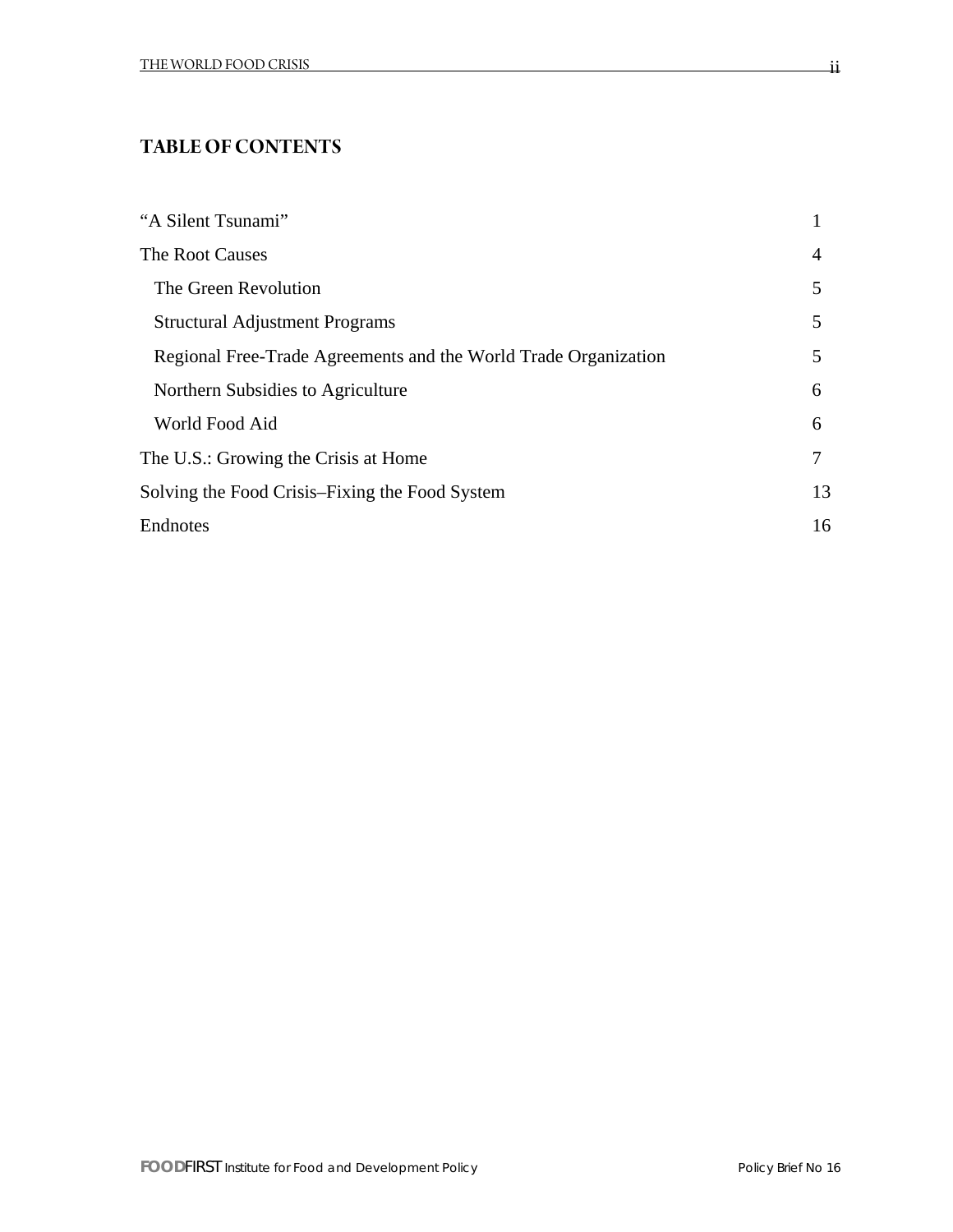**"A Silent Tsunami"** The World Food Program's description of the global food crisis raises the specter of a natural disaster surging over an unaware populace that is helpless in the face of massive destruction. With billions of people at risk of hunger, the current food crisis is certainly massive and destructive. But the reasons so many people have limited access to food are anything but "natural." On the contrary, decades of skewed agricultural policies, inequitable trade, and unsustainable development have thrown the world's food systems into a volatile, boom and bust cycle and widened the gap between affluence and poverty. Though hunger is coming in waves, not everyone will "drown" in famine. In fact, the world's recurrent food crises are making a handful of investors and multinational corporations very rich—even as they devastate the poor and put the rest of the planet at severe environmental and economic risk. The surge of so-called food "riots" not only in poor countries like Haiti, but in resource-rich countries like Brazil—and even in the industrialized nations of Europe and the United States—reflects the fact that people are not just hungry, they are *rebelling*  against a dangerous and unjust global food system.

The food crisis is anything but silent, and—as long as we are aware of its true causes—we are not helpless.

The World Bank, the World Trade Organization, the World Food Program, the Millennium Challenge, The Alliance for a Green Revolution in Africa, the U.S. Department of Agriculture, and industrial giants like Yara Fertilizer, Cargill, Archer Daniels Midland, Syngenta, DuPont and Monsanto, carefully avoid addressing the root causes of the food crisis. The "solutions" they prescribe are rooted in the same policies and technologies that created the problem in the first place: increased food aid, de-regulated global trade in agricultural commodities, and more technological and genetic fixes. These measures only strengthen the corporate status quo controlling the world's food. For this reason, thus far, there has been little official leadership in the face of the crisis. Nor has there been any informed public debate about the real reasons the numbers of hungry people are growing, or what we can do about it. The future of our food—and fuel—systems are being decided *de facto* by unregulated global markets, financial speculators, and global monopolies.

For decades, family farmers and communities around the world have resisted the destruction of their native seeds. They have worked hard to diversify their crops, protect their soil, conserve their water and forests, and establish local gardens, markets, businesses and community-based food systems. There are tens of thousands of highly-productive, equitable and sustainable alternatives to the present industrial practices and corporate monopolies holding the world's food hostage, and literally millions of people working to advance these alternatives in this time of need. What is missing is the political will on the part of government, industry and finance to support these alternatives.

The food crisis is affecting over three billion people—half the world's population. The trigger for the present crisis was food price inflation. The World Bank reported that global food prices rose 83% over the last three years and the FAO cited a 45% increase in their world food price index over just nine months.<sup>[1](#page-18-0)</sup> The Economist's food price index stands at its highest point since it was originally formulated in  $1845$ .<sup>[2](#page-18-1)</sup> As of March 2008, average world wheat prices were 130% above their level a year earlier, soy prices were 87% higher,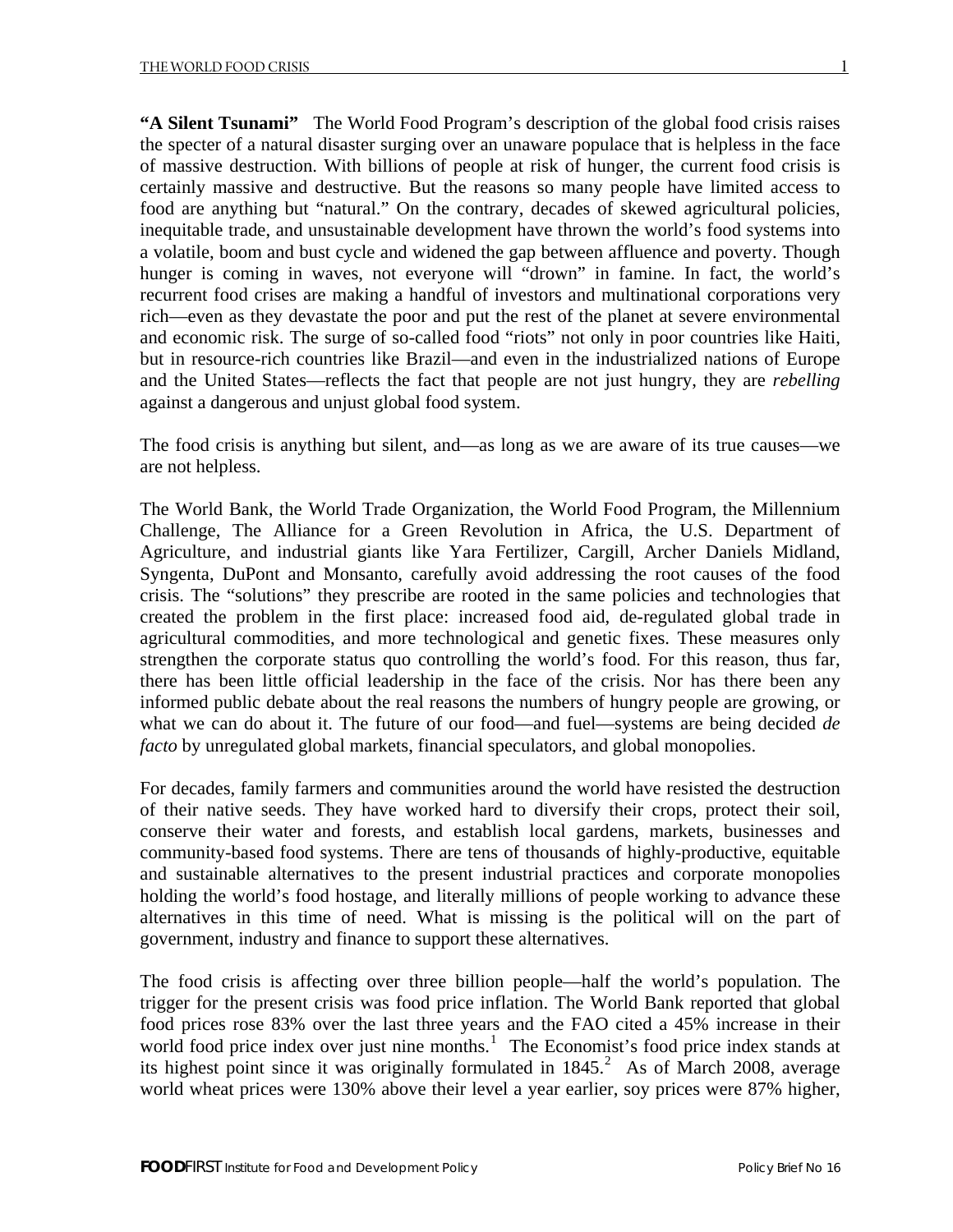rice had climbed 74%, and maize was up  $31\%$  $31\%$ .<sup>3</sup> While grain prices have come down slightly, food prices are still high, and because low-income and poor families are faced with higher fuel and housing costs, they are still unable to buy sufficient food.

The crisis of food price inflation is simply the most recent tip of a slow-moving iceberg. While food rebellions across the globe have only recently made headlines, governments have been promising to end hunger for over 30 years:

#### **Hunger's Timeline**

- **1974—500 million hungry people in the developing world.** The World Food Conference pledges to eradicate child hunger in 10 years.
- **1996—830 million hungry people.** The World Food Summit pledges to reduce the number of hungry people by half by 2015.
	- o **12% of the U.S. population is hungry.** U.S. Farm Bill increases food nutrition programs (Food Stamps, Women and Children in need,) and food banks augment donations of government surplus with local and industry-donated food.
- **2000 Millennium Summit**—World leaders pledge to reduce extreme poverty and hunger by half by 2015.
- **2002—850 million hungry people.** The World Food Summit+5 admits to poor progress on the Millennium Development goals.
- **2008—862 million hungry people.** The FAO High-Level Conference on World Food Security announces that instead of reducing the ranks of the hungry to 400 million, hunger has increased.<sup>1</sup> The World Bank re-calculates its projections for extreme poverty upwards from 1 billion to 1.4 billion.<sup>2</sup> Over 3 billion people live on less than \$2 a day.
	- o **12% of the U.S. population is still hungry.** Despite \$60 billion yearly in government food nutrition programs and the explosion of over 70,000 food banks and emergency food programs across the nation, one in six children in the U.S. go hungry each month and 35 million people cannot ensure minimum daily caloric requirements.<sup>3</sup>

<sup>1</sup> De Schutter, O. (2008). Building Resilience: A human rights framework for world food and nutrition security.

*Promotion and protection of all Human Rights, Civil, Political, Economic, Social and Cultural Rights, Including the Right to Development*. H. R. Council. Geneva, United Nations, p. 43. 2

 Winne, Mark. 2008. *High Food Prices - Just Another Bad Day in the Foodline*. Food Bank Speech, May 15, 2008, Seattle, WA. <http://www.markwinne.com/52/> [October 2, 2008].

The food crisis appeared to explode overnight, reinforcing fears that there are just too many people in the world. But according to the FAO, there were record grain harvests in 2007. There is more than enough food in the world to feed everyone. In fact, over the last 20 years, world food production has risen steadily at over 2% a year, while the rate of global population growth has dropped to 1.1[4](#page-18-1)% a year.<sup>4</sup> Population is not outstripping food supply.

<sup>&</sup>lt;sup>2</sup> Reuters. 2008. World Bank Finds More People Live in Steep Poverty. *The New York Times*, August 27, 2008.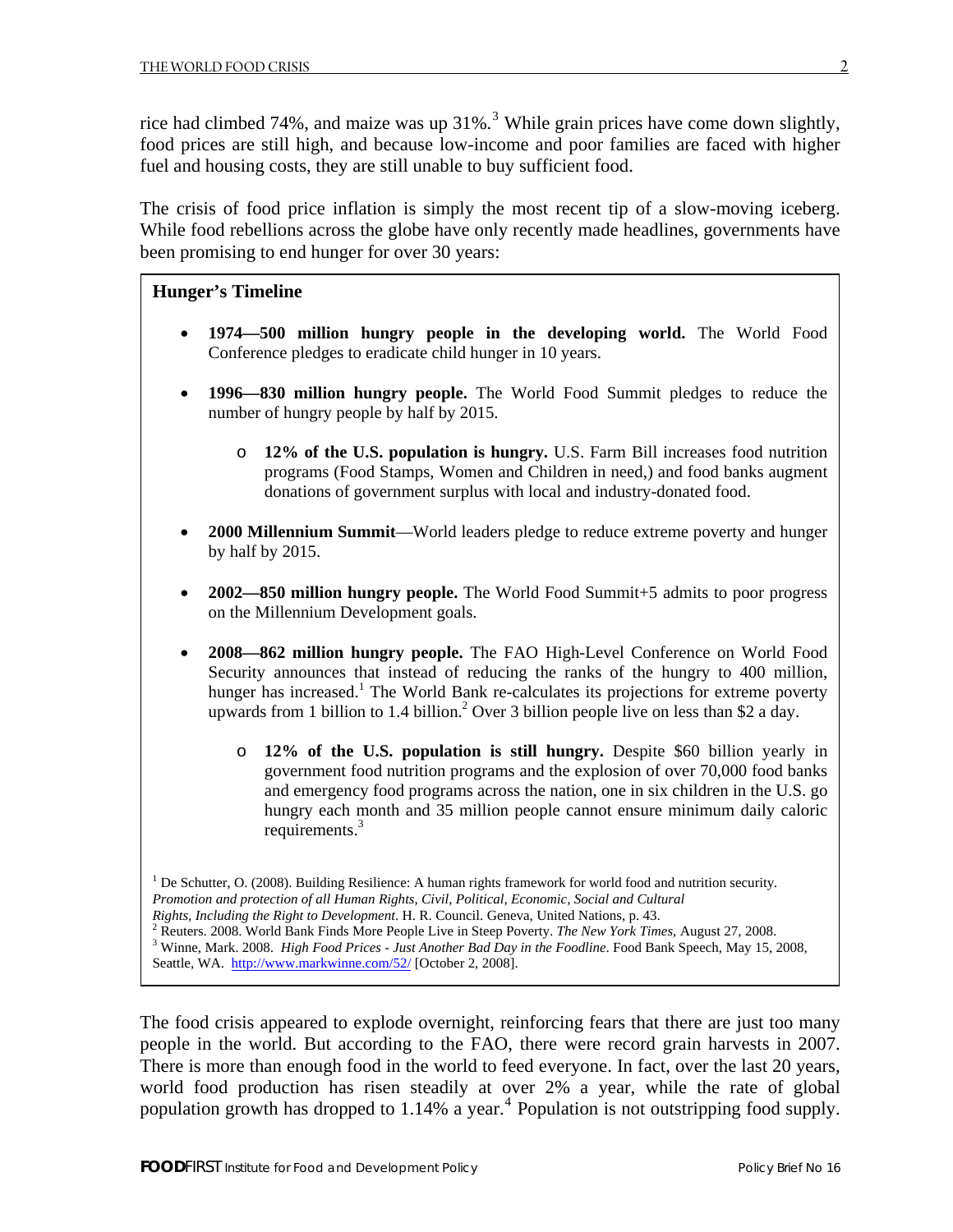People are simply too poor to buy the food that is available. "We're seeing more people hungry and at greater numbers than before," said World Hunger Program's executive director Josette Sheeran, "There is food on the shelves but people are priced out of the market."<sup>[5](#page-18-1)</sup>

Clearly, global hunger was a growing problem even before the media picked up on the present food crisis. However, the U.S. government, the international aid institutions and the mainstream media were not calling it a "global crisis." This is because food prices were still on a steady, 30-year downward trend. Development institutions promised that eventually, as the promised benefits from globalization trickled down, the poor would be able to buy the food they lacked.

Not until the dramatic displacement of food crops by fuel crops began in 2006 did the FAO begin to warn of impending food shortages. But in the winter of 2007, instead of shortages, *food price inflation* exploded on world markets—in spite of that year's record harvests. As a result, the number of hungry people jumped dramatically to 982 million in just one year.<sup>[6](#page-18-1)</sup> In the United States, 50 million people (nearly a sixth of the national population) classified as "near poor" now risk food insecurity.<sup>[7](#page-18-1)</sup> The rebellions that quickly spread across the globe took place not in areas where war or displacement made food unavailable, but where available food was too expensive for the poor.

The dramatic reversal of the global trend in cheap food quickly became known as the "global food crisis." The proximate causes are known:

- **Poor weather**: Back-to-back droughts in major wheat-producing countries in 2005-06. Climate change will continue to impact food production in unpredictable ways;
- **Low grain reserves:** National grain reserve systems were dismantled in the late 1990s. Because nations now depend on the global market for their grains, global reserves are down from 115 to 54 days worldwide.<sup>[8](#page-18-1)</sup> This provokes price volatility;
- **High oil prices**: Increasing twofold over the last year, they pushed up prices of fertilizers  $(3X)$  and transport  $(2X)$  in the food system;
- **Increasing meat consumption worldwide:** The result of explosive growth in industrial feedlots. Apart from high consumption in the industrial north, there has been a doubling of meat production and consumption in developing countries mostly from grain-fed feedlots that displace small producers and consume 7 pounds of grain for every pound of meat produced;
- **Agrofuels**: The diversion of 5% of the world's cereals to agrofuels has increased grain prices. The U.S. Department of Agriculture claims that agrofuels are responsible for anywhere from 5 to 20 percent of grain price increases. $9$  The International Food Policy Research Institute (IFPRI) has put it at 30%.<sup>[10](#page-18-1)</sup> A leaked World Bank report claimed it was  $75\%$ ;  $^{11}$  $^{11}$  $^{11}$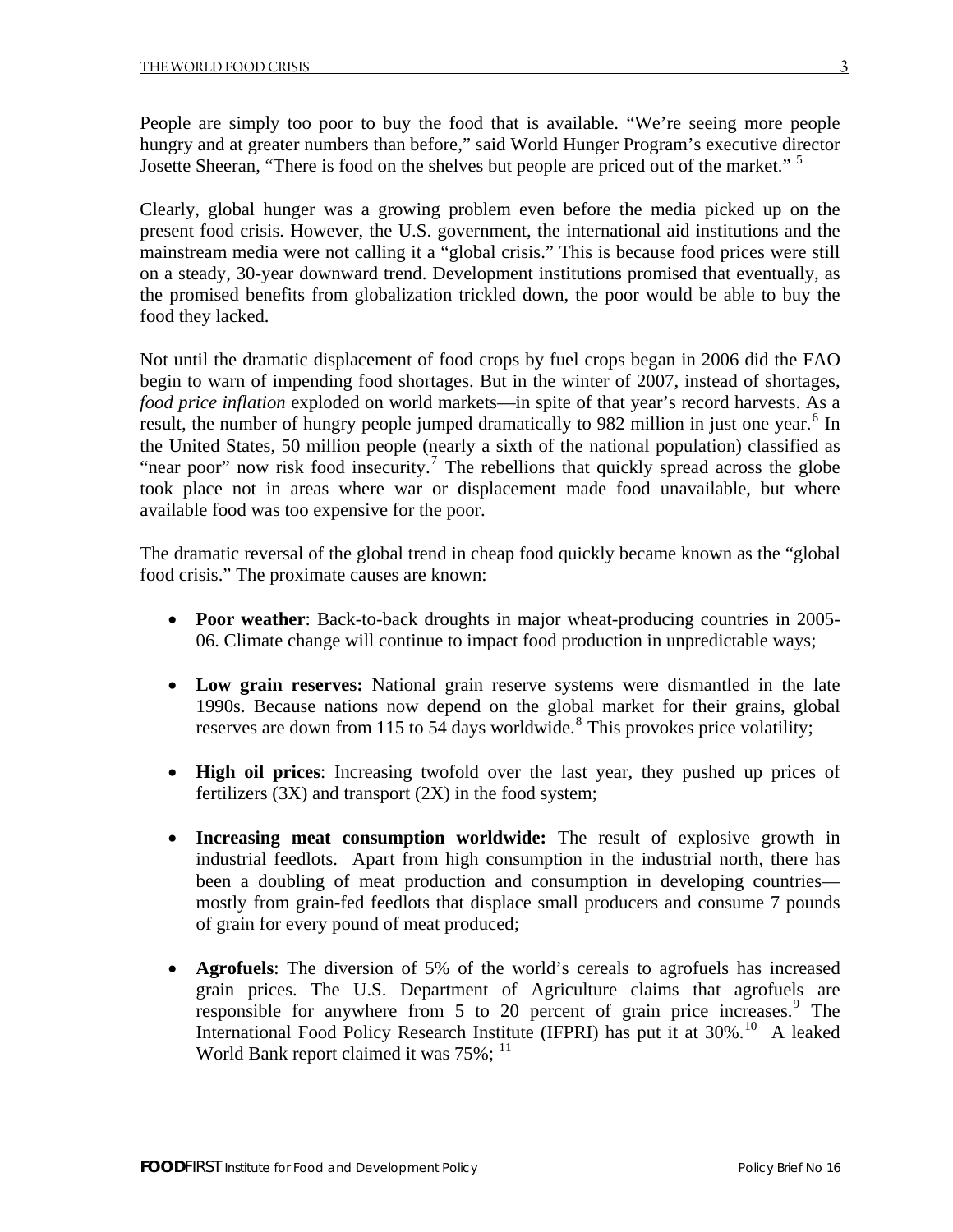• **Speculation**: Deregulation and poor oversight have contributed to the speculative bubbles in the futures markets. Following the sub-prime mortgage meltdown, investors searched for places to put their money. When they saw food prices going up, they poured investments into commodity futures, pumping up the price of grains and worsening food price inflation.

**The Root Causes** The food crisis is merely a symptom of a food system in crisis. Bad weather, high oil prices, agrofuels and speculation are only proximate causes of a deeper, systemic problem. The *root cause* of the crisis is a global food system that is highly vulnerable to economic and environmental shock. This vulnerability springs from the risks, inequities and externalities inherent in food systems that are dominated by a global *industrial agri-foods complex*. Built over the past half century—largely with public funds for grain subsidies, foreign aid, and international agricultural development—the industrial agri-foods complex is made up of multinational grain traders, giant seed, chemical and fertilizer corporations, processors and global supermarket chains.

The Global South had yearly trade surpluses in agricultural goods of US\$1 billion 40 years

#### **The Population Factor**

The Sub Saharan African population has grown from 230 million in 1961 to 673 million in 2000–a 292% increase over  $39$  years.<sup>1</sup> Domestic food production has not kept pace. Agricultural exports have fallen and imports are up ten fold. Why? Poor soils, poor seeds, and poor people are the stock answers. These explanations do not look at why African family farmers have to farm poor soils, why their access to seeds is limited, or why so many people on such a resource-rich continent are poor. Through its structural adjustment policies, the World Bank and the IMF pressured African countries to abandon small farm agriculture, which was seen by these institutions as unproductive. Development policies pushed people to the cities where they were to provide labor to manufacture and industry. African industrial agriculture would produce export crops (e.g., coffee, cacao, cotton) to pay off their foreign debt, and Africans would use revenues from industry to import their food. The Bank insisted that this development strategy would result in increased family incomes and economic security, thus leading to lower population growth rates. This strategy failed miserably. The urban population increased seven-fold, swelling from 18 to 33 percent of the population. Millions of poor and unemployed workers crowded into the cities—with two-thirds of them living in slums.<sup>2</sup> The manufacturing and industrial sector did not "take off" in African countries; the percent of the GDP coming from industry was 30% in 1961 and 32% in 2000.<sup>3</sup> In the countryside, as plantations for agro-exports expanded, food production plummeted and poverty grew. Within the rural population, density increased by 180 percent as more farmers were crowded onto smaller plots. While the rest of the developing world lowered the amount of export earnings they spent on food imports from 42 to 24%, African countries increased the share they spent on food imports from  $42\%$  to  $54\%$ .<sup>4</sup> The industrial transition did not slow population growth because it actually *increased* poverty and insecurity in both rural and urban areas. This rise in population was not the cause of hunger, *per se*, but the result of poverty—brought on by the programmed destruction of African food systems.

<sup>1</sup> World Resource Institute. 2007. [http://earthtrends.wri.org/searchable\\_db/index.php?theme=8](http://earthtrends.wri.org/searchable_db/index.php?theme=8) [October 1, 2008].  $<sup>2</sup>$  Ibid.</sup>

 $3$  Ibid.

<sup>4</sup> FAO 2004. [http://www.commerce.uct.ac.za/Research\\_Units/DPRU/DPRU-](http://www.commerce.uct.ac.za/Research_Units/DPRU/DPRU-Conference2004/Papers/Foreign_Aid_and_Population_Growth_Leonid_Azarnert.pdf)

[Conference2004/Papers/Foreign\\_Aid\\_and\\_Population\\_Growth\\_Leonid\\_Azarnert.pdf](http://www.commerce.uct.ac.za/Research_Units/DPRU/DPRU-Conference2004/Papers/Foreign_Aid_and_Population_Growth_Leonid_Azarnert.pdf)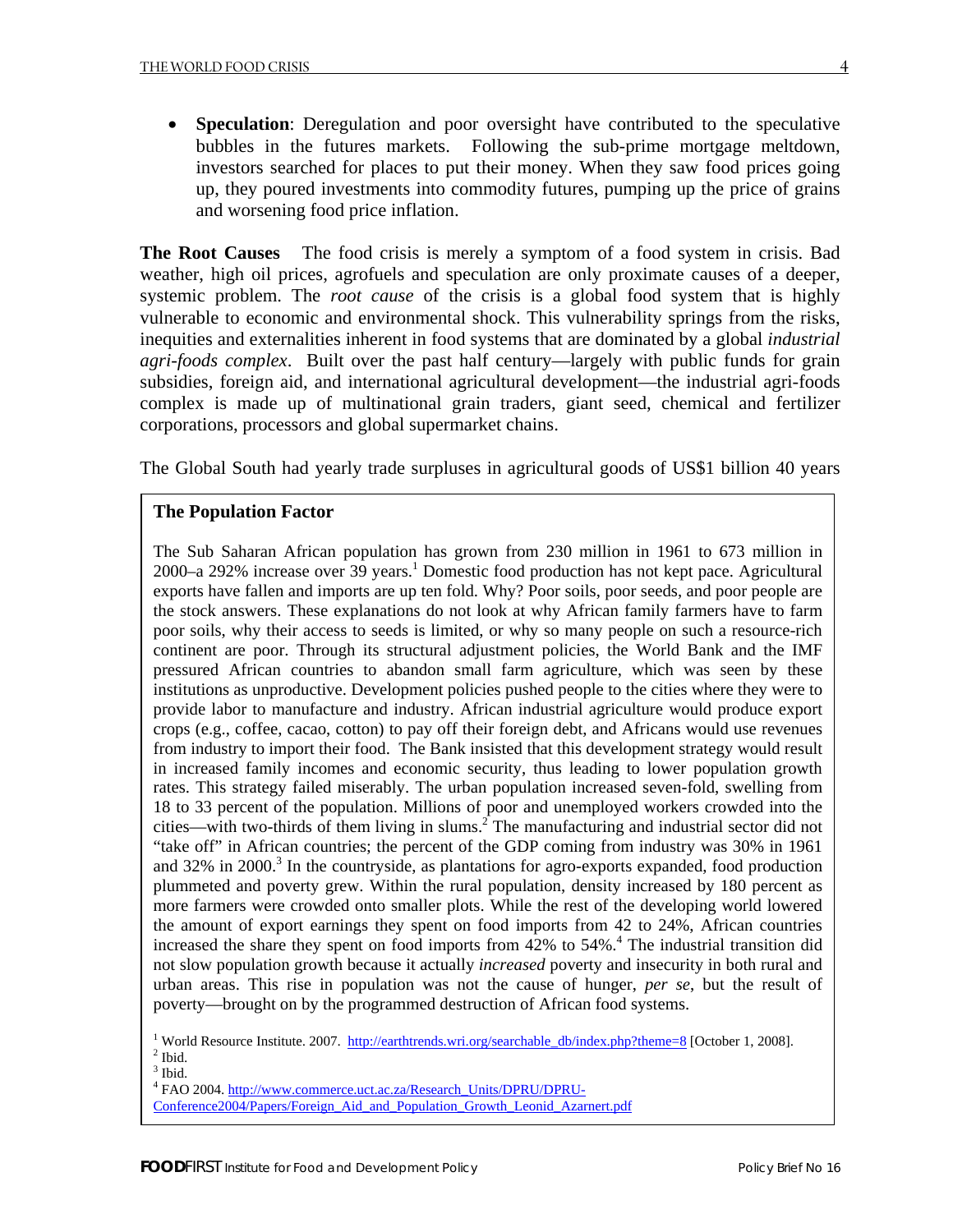ago. By 2001, after three "Development Decades" and the expansion of the industrial agri-foods complex, southern countries were importing \$11 billion a year in food.<sup>[12](#page-18-1)</sup> Immediately following de-colonization in the 1960s, Africa exported \$1.3 billion a year worth of food. Today African countries must import 25% of their food.[13](#page-18-1) The rise of food deficits in the global South mirrors the rise of food surpluses and market expansion of the industrial North.

The destruction of Southern food systems occurred through a series of Northern economic development projects:

**The Green Revolution** (1960-90) was a campaign led by the international agricultural research centers that aimed to modernize farming in the developing world. Impressive gains in national productivity were accompanied by the steady monopolization of seed and input markets by Northern corporations. The highly celebrated Asian and Mexican "miracles" masked the loss of 90% of agrobiodiversity, the massive reduction of water tables, salinization and erosion of soils, and the displacement of millions of peasants to fragile hillsides, shrinking forests and urban slums. Excluding China, the Green Revolution increased food per capita by 11%. However, the number of hungry people also increased by  $11\%$ .<sup>[14](#page-18-1)</sup>

**Structural Adjustment Programs** (SAPs) of the 1980s-90s imposed by the World Bank and the International Monetary Fund (IMF) followed, dismantling marketing boards, eliminating price guarantees, closing entire research and extension systems, breaking down tariffs, and deregulating agricultural markets. Southern countries were flooded with subsidized grain from the U.S. and Europe that was sold at prices far below the costs of production. This destroyed national agricultural markets and tied Southern food security to global markets dominated by rich Northern countries.

#### **Regional Free Trade Agreements and the World Trade Organization**

"The idea that developing countries should feed themselves is an anachronism from a bygone era. They could better ensure their food security by relying on US agricultural products, which are available, in most cases at lower cost."

#### US Agriculture Secretary John Block, 1986

The rules of the World Trade Organization (WTO) cemented the policies of the SAPs in international treaties that overrode national laws. WTO rules, like the Agreement on Trade-Related Aspects of Intellectual Property Rights and the General Agreement on Trade in Services, further consolidated Northern control over Southern agricultural economies. The Global South was forced to strip away genuine protections for smallholders and local producers to open its markets to Northern goods while Northern markets remained largely protected through a combination of both tariff and non-tariff barriers. Regional free trade agreements such as NAFTA and CAFTA, pushed through by the north, continued trade liberalization, forcing Southern farmers out of business and making countries of the South dependent on Northern food imports.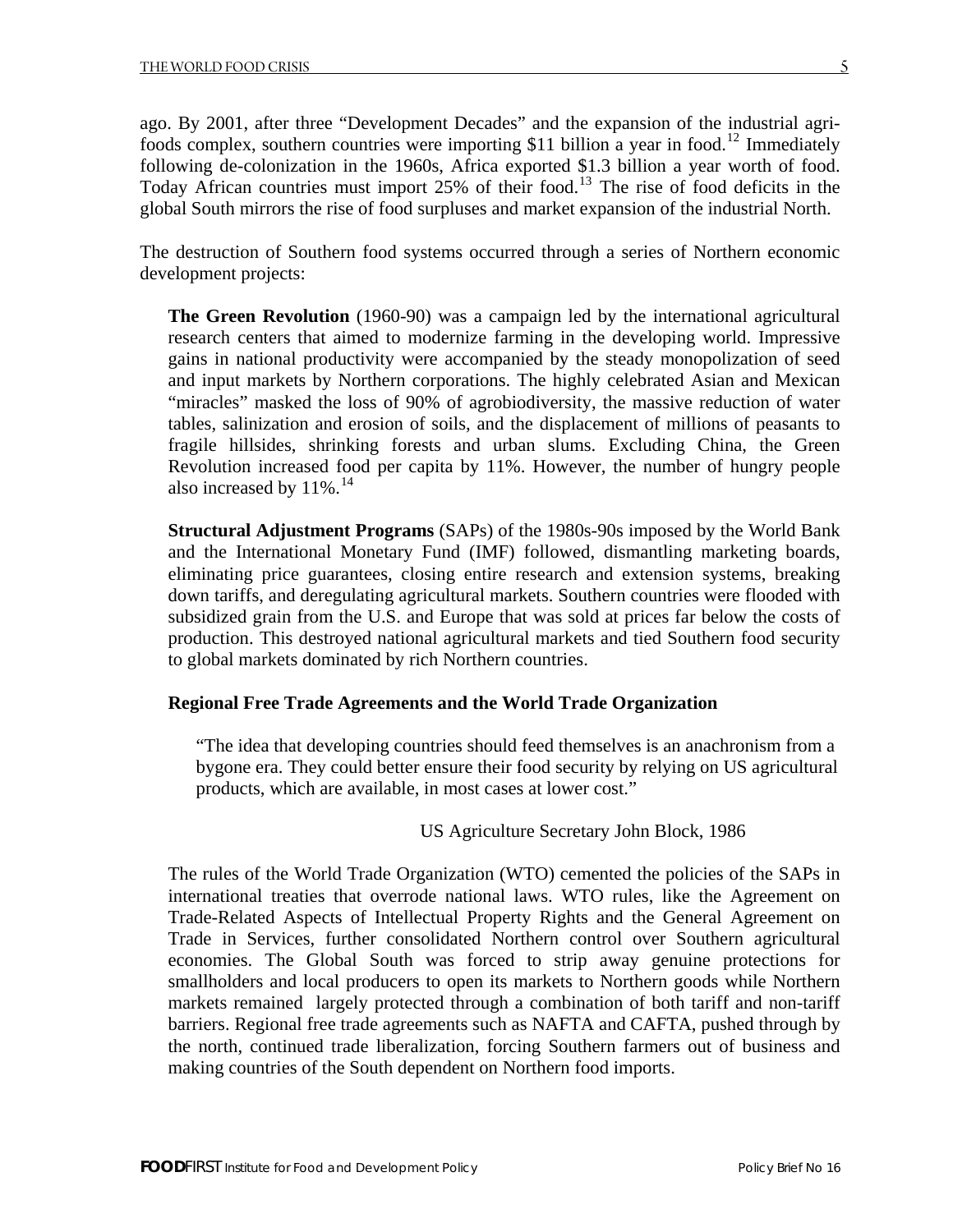Fully one quarter of the value of agricultural production in the U.S. comes from subsidies. In the European Union this figure is a bloated 40 percent.<sup>[16](#page-18-1)</sup>

**World Food Aid** in 2007 reached its lowest level since 1961 (5.9 million tones), precisely when more people than ever are going hungry. Why? Because when prices are high—and food is unavailable to the poor—food aid *decreases*. When prices are low and food is abundant—food aid *increases*.

Sound backwards? This is because food aid responds to grain prices on the international market—not to the food needs of poor countries. When the price of cereals is low, northern countries and transnational grain companies seek to sell their commodities through food aid programs. When the price is high, they prefer to sell their grains on the international market. When more people suffer from hunger, less food aid arrives. Global food aid is dominated by U.S. food aid, whose objective since 1954 has been to "lay the basis for a permanent expansion of our exports of agricultural products with lasting benefits to ourselves and peoples of other lands."<sup>[17](#page-18-1)</sup>

Apart from other geopolitical goals, food aid functions as a sponge to absorb commodity surpluses in the North and dispose of it at prices below the cost of production in the South. Food aid is monopolized by four companies that control 84% of the transport and delivery. Further, 50 to 90% of global food aid is conditioned on bilateral trade agreements. USAID, for example, forces recipient countries to accept genetically modified grains.[18](#page-18-1) In 2007, 99.3% of U.S. food aid was "in-kind," that is, food procured in the U.S. and shipped to recipient countries (rather than provisions of cash or coupons for purchasing food closer to recipients).<sup>[19](#page-18-1)</sup>

The crippling of food systems in the global South opened up entire continents to the expansion of industrial agri-foods from the North. This expansion devastated local agrobiodiversity and emptied the countryside of valuable natural and human resources. But as long as cheap, subsidized grain from the industrial north kept flowing, the industrial agrifoods complex grew, consolidating control of the world's food systems in the hands of fewer and fewer grain, seed, chemical and petroleum companies. Today three companies, Archer Daniels Midland (ADM), Cargill and Bunge control 90% of the world's grain trade.<sup>[20](#page-18-1)</sup> Chemical giant Monsanto controls one-fifths of seed production while Bayer Crop Science, Syngenta, and BASF control half of the total agro-chemical market.<sup>[21](#page-19-0)</sup>

Given the rise of monopoly power in the food system, it should come as no surprise that when the world food crisis exploded, ADM's profits increased by 38%, Cargill's profits by 128%, and Mosaic Fertilizer (a Cargill subsidiary) by a whopping  $1615\%$ <sup>[22](#page-19-0)</sup>

Contrary to conventional wisdom, big livestock production and packaging industries are also benefiting. The world's largest producer and exporter of beef, JBS S.A has seen a 475.4% revenue increase since  $2007<sup>23</sup>$  $2007<sup>23</sup>$  $2007<sup>23</sup>$  (This is also a function of monopoly expansion. In March 2008 JBS acquired U.S companies National Beef, Smithfield Beef and Australian Tasman.<sup>[24](#page-19-0)</sup>)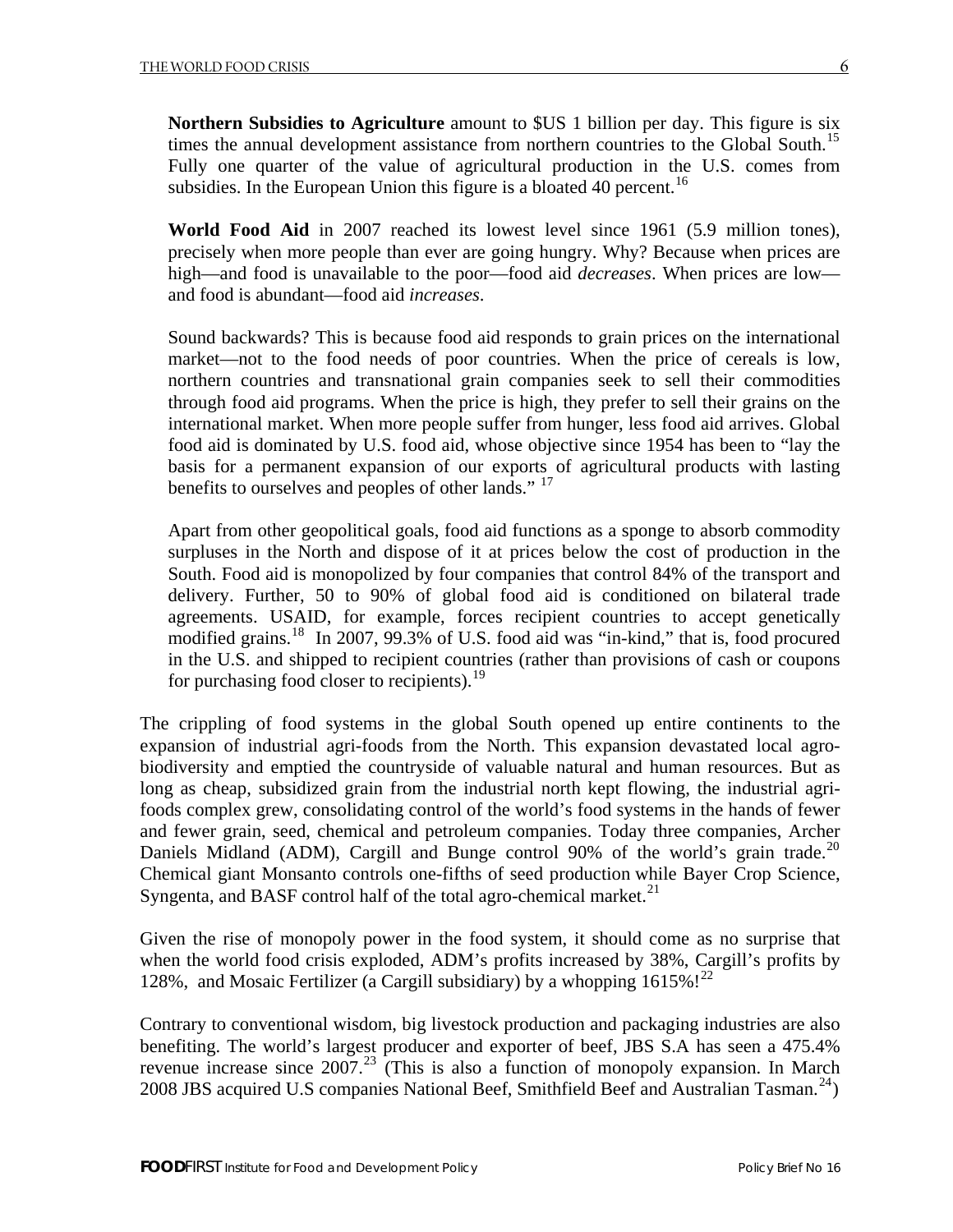#### **The U.S.: Growing the Crisis at Home**

**Retail prices of food increased** four percent last year, according to the Consumer Price Index. The USDA claims prices are expected to increase another three to four percentage points throughout 2008, the steepest increase in 17 years.<sup>[25](#page-19-0)</sup> Many of the 35 million food insecure people in the U.S. live in "food deserts" and must travel long distances to buy fresh food. Because both fuel and food prices are going up, these people are most affected by the crisis, and may be joined by millions of others living at or near the poverty level. The food crisis is worsening. While it has not been addressed by politicians or the presidential candidates, the triple whammy of a declining economy and food and energy inflation are squeezing the poor and the middle class alike. Over 28 million people—a national record— have been driven into the national food stamp program.<sup>[26](#page-19-0)</sup>

**The Grocery Bill** Higher commodity prices, specifically for corn, wheat, milk, and soy beans, coupled with rising energy costs, are the main reason food prices are rising faster than normal rates. A dozen eggs cost 50 cents more than last year, a loaf of bread 20 cents more. Most small retailers operate on a slim margin of 1-3% and cannot absorb these cost increases; as a result costs are being passed onto consumers, as farm profits fall due to rising input costs.[27](#page-19-0) However, because they make their money on high volume and low margins and because they can source directly from producers—larger chains and big box stores have posted sizable profits with the food crisis. Safeway's 2007 annual report showed a 15.7% increase in net income between 2006 and 2007. This even bests U.K.-based Tesco, a recent, high-power arrival on the U.S. market, whose profits rose by a record 11.8% per cent last year. Other major retailers, such as Wal-Mart, also say that food sales are driving their profit increases.<sup>[28](#page-19-0)</sup>

**Food Banks: Canaries in the Mineshaft** Prices are up, but just how bad is the U.S. food crisis? The recent trends in the nation's food banks are a good indicator: there is less food available, it is more expensive, and the lines outside the food banks are growing.

Federal support for food banks began during the food crisis of the 1970s as an emergency anti-poverty measure to close what was thought to be a temporary food security gap. In the 1980s, despite a downturn in the economy, the Reagan administration cut support for social safety nets, pushing poor people into the street and forcing food banks to turn to the private sector for donations. Food banks fought hunger by collecting unwanted food from distributors and individual households. Religious institutions, nonprofits, and an army of volunteers set up soup kitchens and food pantries, giving rise to the emergency food movement. Between 1980 and 1982, the Salvation Army's food pantry's demand increased 400 percent.  $29$ 

As the number of hungry people in the U.S. has grown, food banks have increasingly taken up the slack where government food stamps and federal school and nutrition programs leave off. Today, the nation's largest food bank, Feeding America, (formerly Second Harvest) distributes two billion pounds of food annually to 200 national food banks.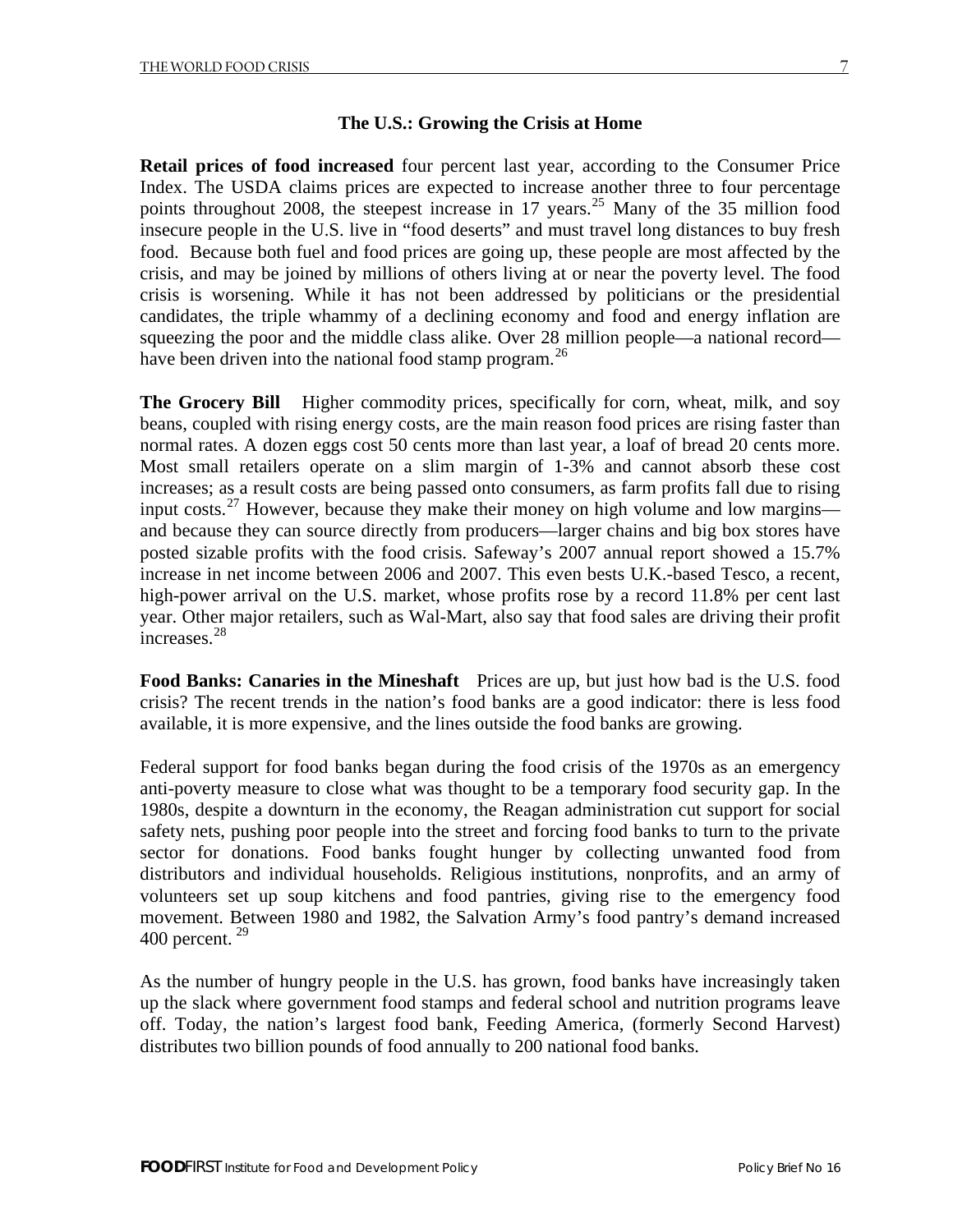A survey done by Feeding America in 2008 revealed that 99% of food banks have witnessed a significant increase in the number of people served since last year. Though the demand for food has increased, food stocks are down. USDA surplus has declined by \$200 million and local food donations are down nationally about 9%. (The USDA distributes surplus when stocks are high or commodity prices fall below a certain level. Like international food aid, they respond to the needs of the grain market first, tending to decrease distribution when food is most needed and increase it when it is less needed…) The Food Bank Association of New York state reports that USDA commodities are down 60% this year, a decline of 67 million pounds of food. Because many food banks across the nation rely heavily on government surplus, the decline in USDA bonus commodities has pressured them to find alternative suppliers and sources of food. Many food banks are making substitutions for traditional sources of protein and dairy, and others are reorganizing their operating structures.<sup>[30](#page-19-0)</sup>

The California Association of Food Banks asserts that food banks are at the "beginning of a crisis." <sup>[31](#page-19-0)</sup> The concerns of food banks in California are not isolated; strain and worry resound throughout the food bank community as they cope with the food crisis. Food Banks are also suffering due to decreased monetary donations from middle-class Americans who are tightening their belts in response to the national financial crunch, as well as decreased food donations from food corporations due to the emergence of lucrative "secondary markets" like Big Lots, Dollar Tree, and Grocery Outlet.

**The U.S. Farm Bill** Food crises and farm crises are never far apart. In the 1970s, the government had been managing grain supply and market fluctuations by maintaining national reserves and paying farmers to idle their land. But when oil shortages and inflation pushed up food prices—provoking widespread hunger abroad—then U.S. Secretary of Agriculture Earl Butz told U.S. farmers to save the world from hunger by planting "fence row to fence row" and putting their entire harvest on the market. Policies that curbed overproduction and protected farmers from price swings were replaced by ones that encouraged maximum production and low prices.

When it turned out the hungry people of the world were too poor to buy all the food U.S. farmers produced, prices fell. Secretary Butz then told farmers to "get big or get out." The result was widespread bankruptcy and the painful exodus of over half of our farming families from the countryside. The average farm size went from 200 to 400 acres, reflecting a steady agrarian shift to mega-farms. Large-scale corporate and non-family farms now control 75% of agricultural production.[32](#page-19-0)

Beginning in 1985, federal farm programs weakened and eventually removed the minimum price for grain, replacing it with a system of loans and subsidies that cheapened grain. True to its word, over the next two decades, the government paid out billions of dollars to maintain surpluses of cheap grain promoted by corporate grain traders. Cheap grain became the bulwark not only of the feedlot explosion, but of U.S. foreign policy as well. This policy was later incorporated into the rules of the WTO that prevented developing countries from raising tariffs to protect their agriculture from cheap foreign imports.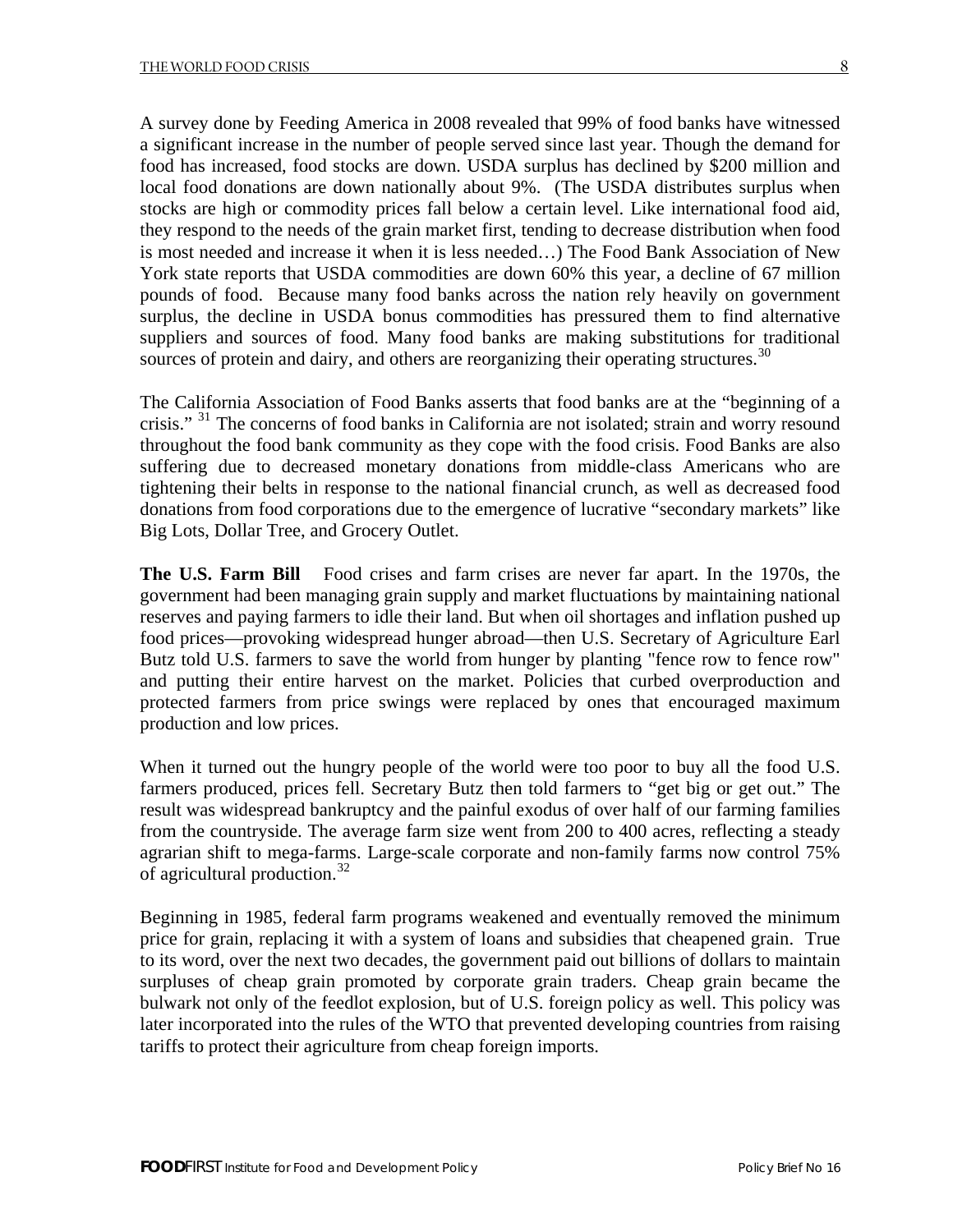But membership in the WTO also required the U.S. to drop its farm subsidies. The 1996 Farm Bill called for a phase-out by 2001. The so-called "Freedom to Farm" Act abandoned our national grain reserves and gutted the positive, New Deal aspects of the U.S. Farm Bill (like price floors to rural economies, conservation and diversified livestock programs). Counting on unimpeded exports, U.S. farmers borrowed heavily to crank up production—too quickly, as it turned out. When global grain prices crashed, the government responded with billions of dollars in "emergency payments" that they claimed were "not technically" subsidies. In 2002 corn and wheat exports from the United States were priced at 13 and 43 percent below the cost of production. It is no surprise that these "non-subsidies" became the foundation of the 2002 Farm Bill.

The main beneficiaries of these policies were large farms, multinational grain traders including Cargill and Archer Daniels Midland, the feedlot industries (e.g., Tyson and Smithfield) and chemical-seed companies including Monsanto, DuPont, and Syngenta.

**The 2008 US Farm (and Food) Bill** (Also known as the Food, Conservation and Energy Act) weighs in at \$307 billion over five years. On the food side, 68% of the Bill is for the Supplemental Nutrition Assistance Program.<sup>[33](#page-19-0)</sup> Thanks to tireless efforts by a broad coalition of consumers and family farmers, there is also \$100 million a year in new funds to be split between programs that rebuild local food systems, increase access to healthy food in underserved communities and support organic, beginning and minority farmers.<sup>[34](#page-19-0)</sup>

Unfortunately, the Farm bill also includes \$74 billion of the same commodity programs that benefit mega-farms and corporate agribusiness and undermine public health, the environment, and farming communities worldwide:

- \$12.6 Billion in commodity programs with \$8.7 billion in direct payments regardless of grower's need; [35](#page-19-0)
- \$300 million a year for agrofuel programs that will continue to push up grain prices and consolidate monopoly power in the hands of grain and fuel companies *(ibid).*

#### **The Agrofuels Boom**

U.S. policymakers turned up the heat on the agrofuels boom by setting ambitious targets in the nation's Renewable Fuels Standards (RFS) as legislated in the *Energy Independence and Security Act* signed into law in December 2007. The Act mandates the consumption of 36 billion gallons of agrofuels annually by 2022—a five-fold increase over present levels. Despite massive increases in U.S. ethanol production, the RFS targets far exceed the current capacity for fuel crop production. Of the mandate, less than half—15 billion gallons—will come from corn ethanol. Achieving this volume will require 45 million acres—nearly 50% of the country's current corn acreage. Even if all of the U.S.'s 90 million-acre corn crop were converted to ethanol, just 12-16% of our gasoline would be replaced—barely enough for current ten percent ethanol blends (E-10), much less the 98% blends suggested in the Energy Bill.

(See: *"When Renewable Isn't Sustainable: Agrofuels and the Inconvenient Truths Behind the 2007 U.S. Energy Independence and Security Act,"* by Eric Holt-Giménez and Isabella Kenfield, Food First Policy Brief No 13, March 2008, [http://www.foodfirst.org/files/pdf/PB13\\_Agrofuels-WhenRenewableIsntSustainable.pdf](http://www.foodfirst.org/files/pdf/PB13_Agrofuels-WhenRenewableIsntSustainable.pdf) [October 2, 2008].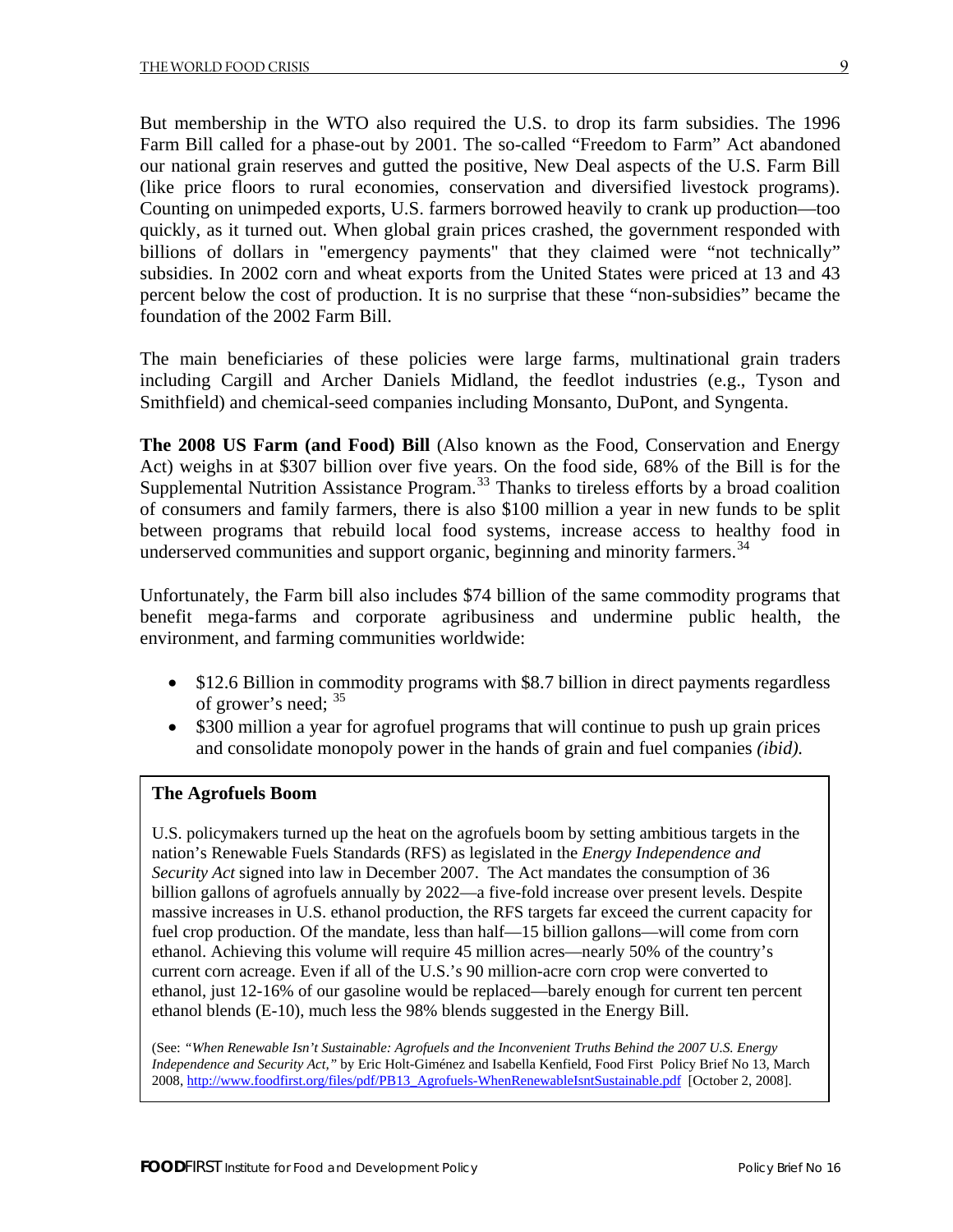According to Kathy Ozer, Director of the National Family Farm Coalition (NFFC):

*"The Farm Bill retained direct payments that farmers will receive regardless of the price of the commodity. That is the type of payment that is WTO legal. As the Farm Bill failed to reinstate any way to stabilize prices, the subsidy payments will continue to benefit the largest growers and those who plant major commodities when prices collapse… We need to fix the food system and the way farmers get paid for their production, and not force farmers to be dependent on taxpayers to compensate for low and unstable prices."* 

**Are farmers benefiting?** While the food crisis sent grain prices on the global market skyrocketing, farmers growing the grain won't see much of this windfall for long. Why? As Iowa farmer George Naylor of the NFFC puts it,

*"Farmers don't export—Archer Daniels Midland and Cargill do. The corporate commodity groups… scheme to keep in place a broken U.S. subsidy system that allows U.S. farmers to be paid below the cost of production and agribusiness to dump cheap commodities into overseas markets… with no benefit to U.S. Farmers."* 

The spectacular increase in the price of corn (from \$2 to as high as \$8 a bushel) was quickly followed by an increase in the price of farm inputs. Profit margins are rapidly thinning for both conventional and organic farmers. In general, farmers report that their costs are increasing faster than prices for their goods. Farmers receive less than 20 cents of the food dollar, out of which they must pay for production costs that have increased by 45% since 2002. The prices of most fertilizers have tripled over the past 18 months. Urea, the most common nitrogen fertilizer, has risen in price from an average of US \$281 per ton in January 2007 to \$402 in January 2008, and then to \$815 in August–an increase of  $300\%$ .<sup>[36](#page-19-0)</sup> Diesel prices to farmers have increased 40% over the last two years.<sup>[37](#page-20-0)</sup>

Agrofuel—specifically corn-based ethanol—was once considered a good way to add value to corn in order to improve farm incomes. Unfortunately, the farmer-owned cooperatives that initially ensured returns to farmers are quickly being taken over by industry. According to the Renewable Fuels Association (RFA) the ethanol industry's lobbying group, of 134 operational ethanol processing plants in the U.S., 49 are presently farmer-owned associations, accounting for 28% of the nation's total capacity. However, this is rapidly changing. Out of a total of 77 plants now under construction, 88% are owned by large corporations. When completed, the farmer-owned percentage of total plant capacity will fall to less than 20% (note: RFA and the USDA were recently accused of underreporting the number of ethanol plants under construction, so the degree of corporate control may actually be higher.) <sup>[38](#page-20-0)</sup> Just five corporations control roughly 47% of all ethanol production in the U.S. ADM and POET, the two largest corporate ethanol producers, control 33.7% of all ethanol production. The top 10 producers together control an estimated 70%.<sup>[39](#page-20-0)</sup> Because of the economies of scale of its plants, and the fact that it can dominate the grain market in both food and fuel crops, ADM is emerging as the hegemonic player in the U.S. While other ethanol companies are struggling with shrinking margins due to high corn prices, ADM has strengthened its market share, as well as its profits. $40$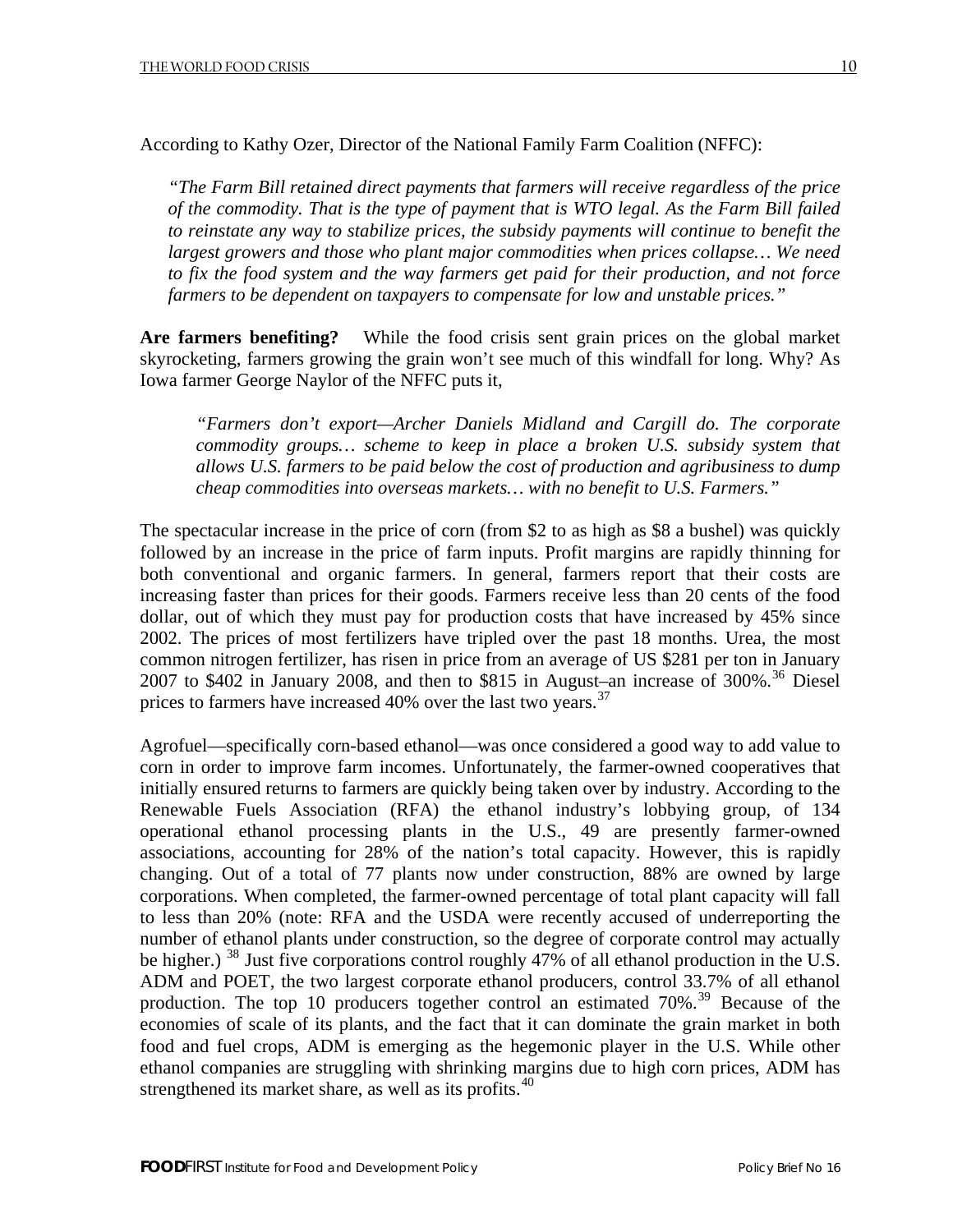Organic farmers are also reporting an increase in their input costs (organic fertilizer, seeds, and plastics used for irrigation,) and general costs such as electricity and water. Many organic milk producers can no longer find organic feed grains. Some small-scale producers selling at farmers' markets have seen an increase in customers and in the short run, Community Supported Agriculture (CSA) farmers appear to be better off (because their consumers help shoulder production costs), but this could shift due to anxiety over next year's crop or the overall economy. In the Midwest and the South this year's crisis is compounded by flooding and hurricanes, forcing re-planting and a decrease in crops to farmers' markets and local distribution. Because of the high volatility of prices, the NFFC warns that we are "one drought away from \$10 dollar (a bushel) corn." Because of the market's high volatility, we are also a bust away from \$2 a bushel corn, which would be just as devastating.

#### **Food, Finance and Speculation: Bailing our way out of crises?** [41](#page-20-0)

"The current financial crisis might be mitigated by going to the Federal Reserve Bank and the U.S. government to tap capital reserves. But what happens if we have a devastating drought or other natural or man-made disaster which results in a food crisis in the U.S.? There are no food reserves! The United States has a Federal Reserve Bank for money, and a Strategic Petroleum Reserve for oil, but absolutely no federal reserve for grain and other emergency foodstuffs."

Larry Matlack, American Agricultural Movement<sup>[42](#page-20-0)</sup>

The American economy is in the worst shape we've seen since the Great Depression. The federal government is investing billions of dollars in taxpayer money to bail out Wall Street. Both the food crisis and the financial crisis are rooted in similar polices that have fed on each other for years. Free market reforms worldwide, championed by the U.S., eroded support for local agriculture and led to massive consolidation in the agriculture industry. In the same period, deregulation in the financial services industry allowed banks to "cross over" their investments–small banks that traditionally held mortgages were allowed to invest in other areas of the economy. Large banks quickly swallowed up small banks. Between 1980 and 1998 alone there were over 8,000 bank mergers in the US, accounting for over \$2.4 trillion in assets.<sup>[43](#page-20-0)</sup> As banking became more centralized, loans to small businesses, including farms, became harder to come by, which in combination with falling prices and expensive chemical and seed packages left many farmers to "get big or get out." <sup>[44](#page-20-0)</sup> Commodities traders increasingly invested in other financial services, large traders moved into futures markets, and some banks began to trade in financial instruments, including commodities, in order to protect their loans.<sup>[45](#page-20-0)</sup> Some financial services companies, like Goldman Sachs, even became importers of physical goods, while traditional agribusinesses, like Cargill, now have investment banking arms that deal in everything from real estate and corporate securities to IT technology. $46$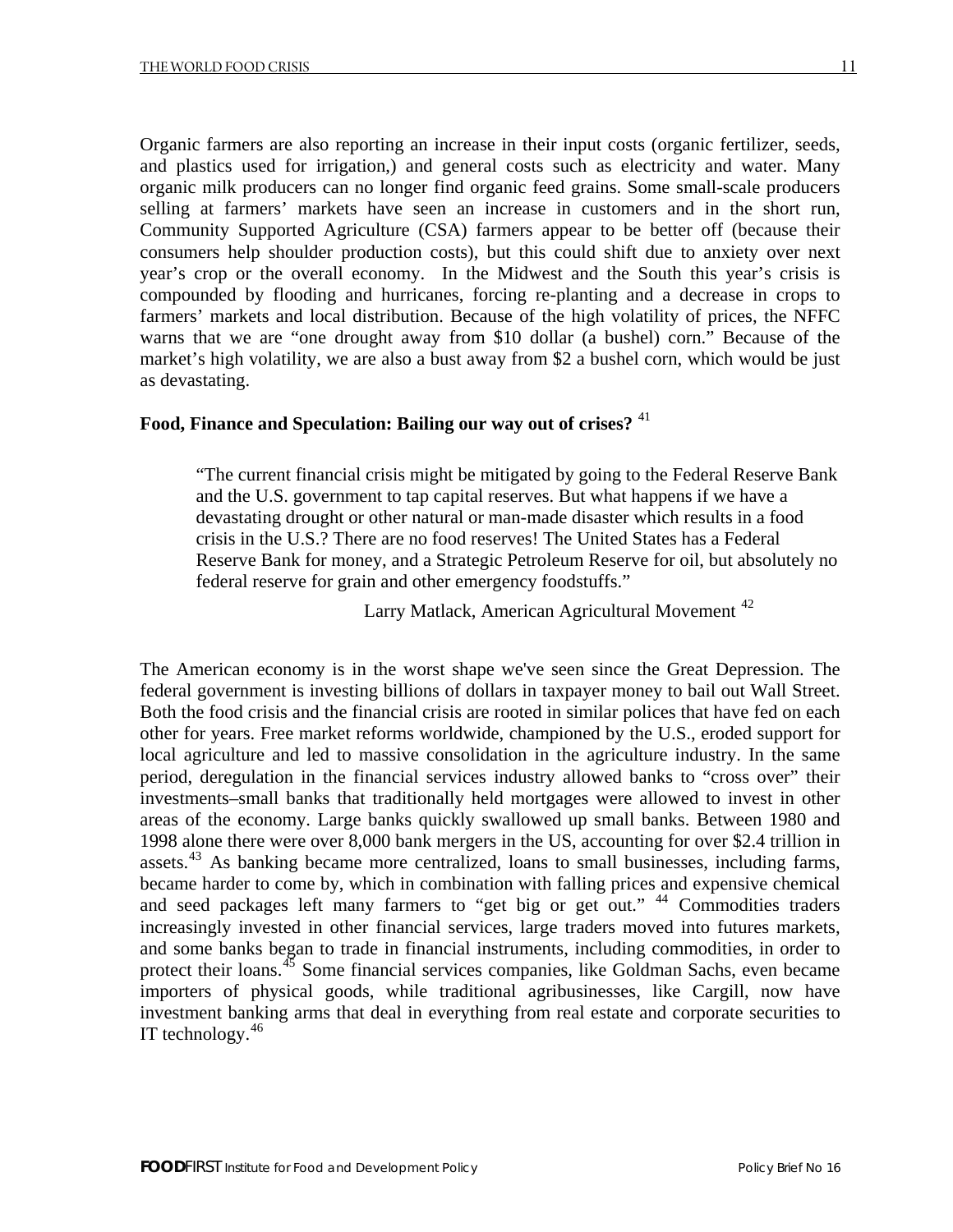Deregulation and consolidation both make markets extremely vulnerable to shock. When the sub-prime mortgage crisis hit in 2007, investors began to scramble for safe places to put their investments. At least some of the rampant food price inflation that began at the beginning of 2008 was caused by exactly that scramble—a combination of investing in agricultural commodities and oil, which drove up the price of food and farm inputs.<sup>[47](#page-20-0)</sup> Looking for safer investments, traders that may or may not be in businesses related to food at all put their money into commodities futures. This kind of speculative trading that is exacerbating the food crisis was not possible on this scale until financial services deregulation in the 1980's.<sup>[48](#page-20-0)</sup>

This system of deregulation has caught our economy and our food system in a negative feedback loop. Less regulation breeds more consolidation and less stability in both agricultural and financial markets. The irony is that because markets and investments are now so intertwined, we are facing a breakdown in the world's food and financial systems at the same time.

The Wall Street bailouts may or may not stabilize financial markets in the short run, but they will do nothing to address the root causes of the current crisis, nor will they stave off the next one. A real solution must include measures to stabilize both food and financial markets. We need strong oversight on large traders and financial services, and increased support to local economies, small farmers, local banks, and small borrowers. Most of all, we need a dramatic departure from the free-market fundamentalism that brought us this mess.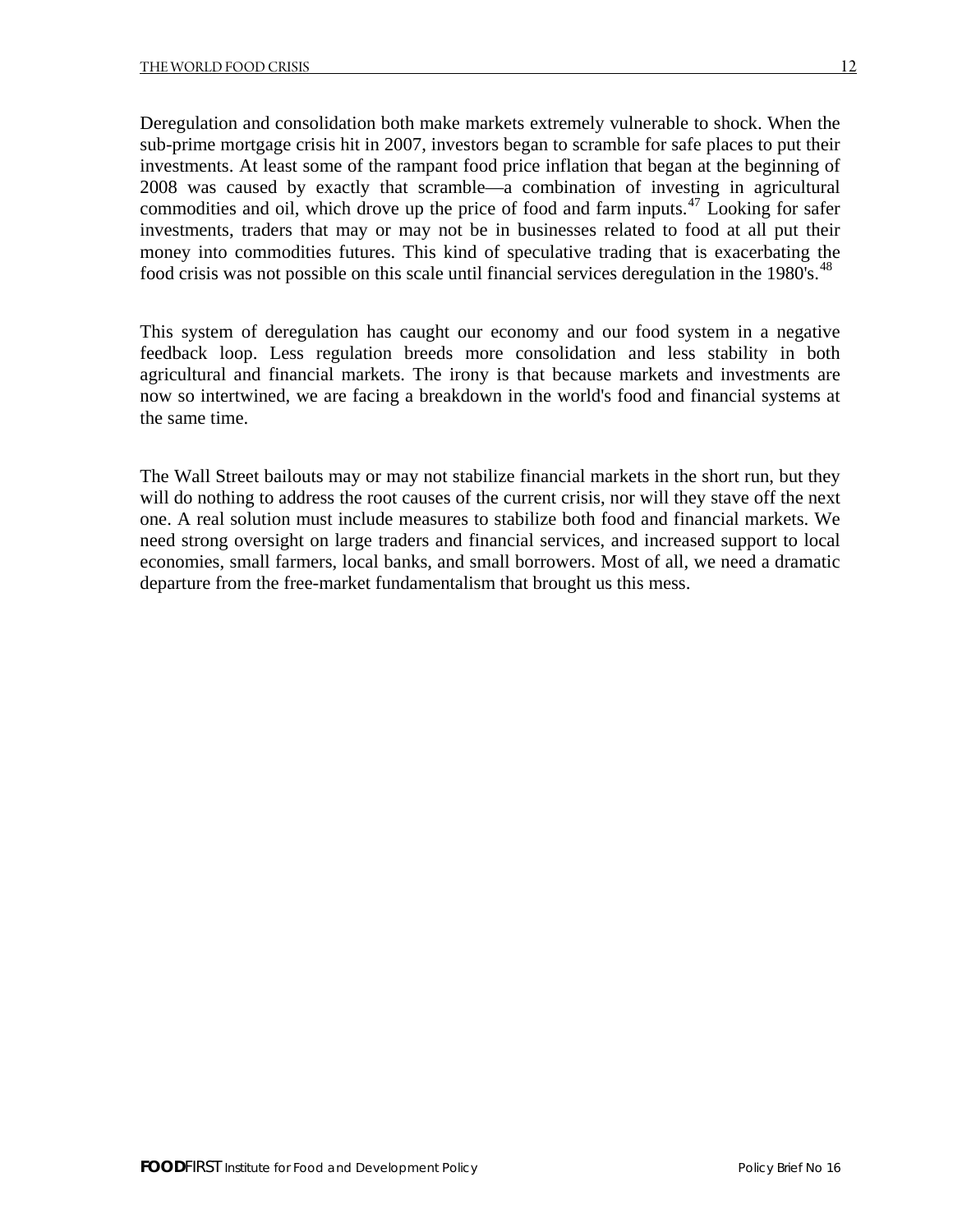#### **Solving the Food Crisis—Fixing the Food System**

The official prescriptions for solving the world food crisis call for more of the same policies that caused the crisis in the first place: e.g., more subsidies, greater reliance on food aid, more free trade and more Green Revolutions (now read: *gene revolutions*). Expecting the institutions that built the current food system to solve the food crisis is like asking an arsonist to put out a forest fire. More corporate welfare, more free trade and more technological "fixes" are good news for an industrial agri-foods complex seeking to prolong windfall profits and further consolidate monopoly power, but it will do nothing to restructure our environmentally vulnerable and economically inequitable global food system.

*To solve the food crisis we need to fix the food system.* This entails re-regulating the market, reducing the oligopolistic power of the agri-foods corporations, and building agroecologically resilient family agriculture. We need to make food affordable by turning the food system into an engine for local economic development in both rural and urban areas. These tasks are not mutually exclusive—we don't have to wait to fix the food system before making food affordable, marketing fair or farming viable. In fact, the three need to work in concert, complementing each other.

#### **Localize Food Power!**

**1) Support domestic food production internationally based on social, ecological and economic justice and the human right to healthy food.** We need to renegotiate Free Trade Agreements and remove agriculture from the WTO. The World Food Program should purchase food locally at fair prices and distribute food to those in need; such practices would avoid "dumping" of cheap grains and feed more people.<sup>[49](#page-20-0)</sup> In the U.S., food policy councils can localize and rationalize local food systems. Safety nets for low-income people should be improved to ensure adequate access to fresh, healthy food. Food banks should be supported to source fresh, healthy food from local farmers and through state-level commodity programs. Support independent community-based food businesses at home and abroad.

**2) Stabilize and guarantee fair prices to farmers, workers and consumers** by reestablishing floor prices and publicly-owned national grain reserves at home and abroad. In the words of the NFFC:

[We need] a long-term vision for preserving our food security and food sovereignty much more than simply answering agribusiness's pleas for cheap commodities. A prudent reserves policy that stabilizes commodity prices would reduce controversial farm subsidy payments by ensuring prices do not collapse... [this will] benefit consumers and farmers instead of leaving our fates to the whims and dictates of unstable, global markets. $50$ 

Create living wages and demand full workers rights for farmworkers, food processing workers and food service workers so that everyone can afford healthy food.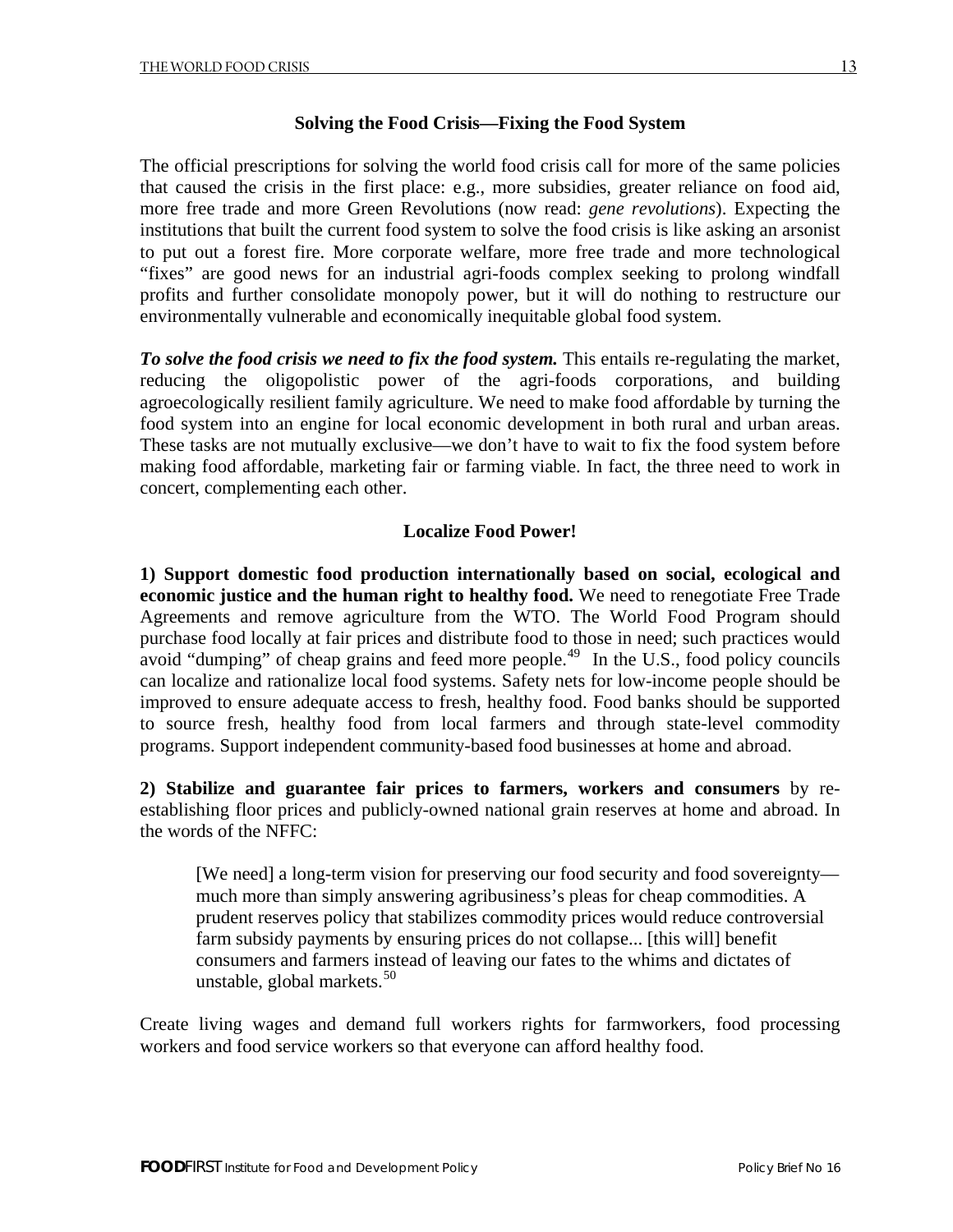**3) Halt agrofuels expansion.** Suspend international agrofuels trade and investment. Maintain current tariffs on all agrofuels imports to the U.S. to curb expansion of agrofuels imports that threaten the food supplies of developing countries, as well as the dwindling reserves of the world's biodiversity. Halt any expansion of government- supported biofuels programs and immediately revise all renewable fuels mandates, tax incentives and other subsidies. Any support for domestic production of bioenergy must ensure: communities' rights to local food and renewable energy; a significant net life-cycle reduction of greenhouse gases; local ownership of bio-refineries by farmers and other community members; fair prices for farmers and a living wage and humane treatment of farm workers and other laborers; incentives for regional and ecologically appropriate feedstocks that enhance biodiversity; and a substantial improvement in environmental quality and the maintenance of existing conservation programs.

The call for an agrofuels moratorium in Europe has forced European Commission officials to acknowledge the dangers of agrofuels expansion, leading to a re-evaluation of Europe's own agrofuels mandates. A coalition of progressive environmental and social justice groups in the U.S. recently launched a global call for a U.S. Moratorium on agrofuels (See: [http://ga3.org/campaign/agrofuelsmoratorium\)](http://ga3.org/campaign/agrofuelsmoratorium). Pressure from these calls can be used to roll back the agrofuels juggernaut.

**4) Re-regulate finance sector investment in food commodities** Institutional investors have poured hundreds of billions of dollars into the commodities futures markets, driving up food and energy prices to historically high levels. Even though prices have dropped in recent weeks, regulatory loopholes still remain ready to introduce extreme market volatility, political instability, and much human suffering. To lower international food prices and protect our social interests, the Commodities Futures Trading Commission must use its authority to curb excessive speculation in commodities futures and re-establish strict position limits on speculators, (which were successful until removed by the Commodity Futures Modernization Act of 2000). We must regulate and bring transparency to all trading. We can also removing damaging speculative influence on commodity prices by prohibiting participation in commodities markets by those who do not produce, manufacture, or take physical delivery of the commodities. We must create a solidarity economy that puts compassion and care for one another ahead of short-term profits, in the U.S. and around the world.

**5) Promote a return to smallholder farming** On a pound-per-acre basis, extensive research shows that small family farms are more productive than large-scale industrial farms.<sup>[51](#page-20-0)</sup> And they use less oil, especially if food is traded locally or sub-regionally. Further, because 75% of the world's poor are small farmers, investing in smallholder agriculture will address both poverty and hunger. According to Henry Saragih, Coordinator of the international farmer and peasant federation Via Campesina:

*Rebuilding national food economies will require immediate and long- term political commitments from governments. An absolute priority has to be given to domestic food production in order to decrease dependency on the international market. Peasants and small farmers should be encouraged through better prices*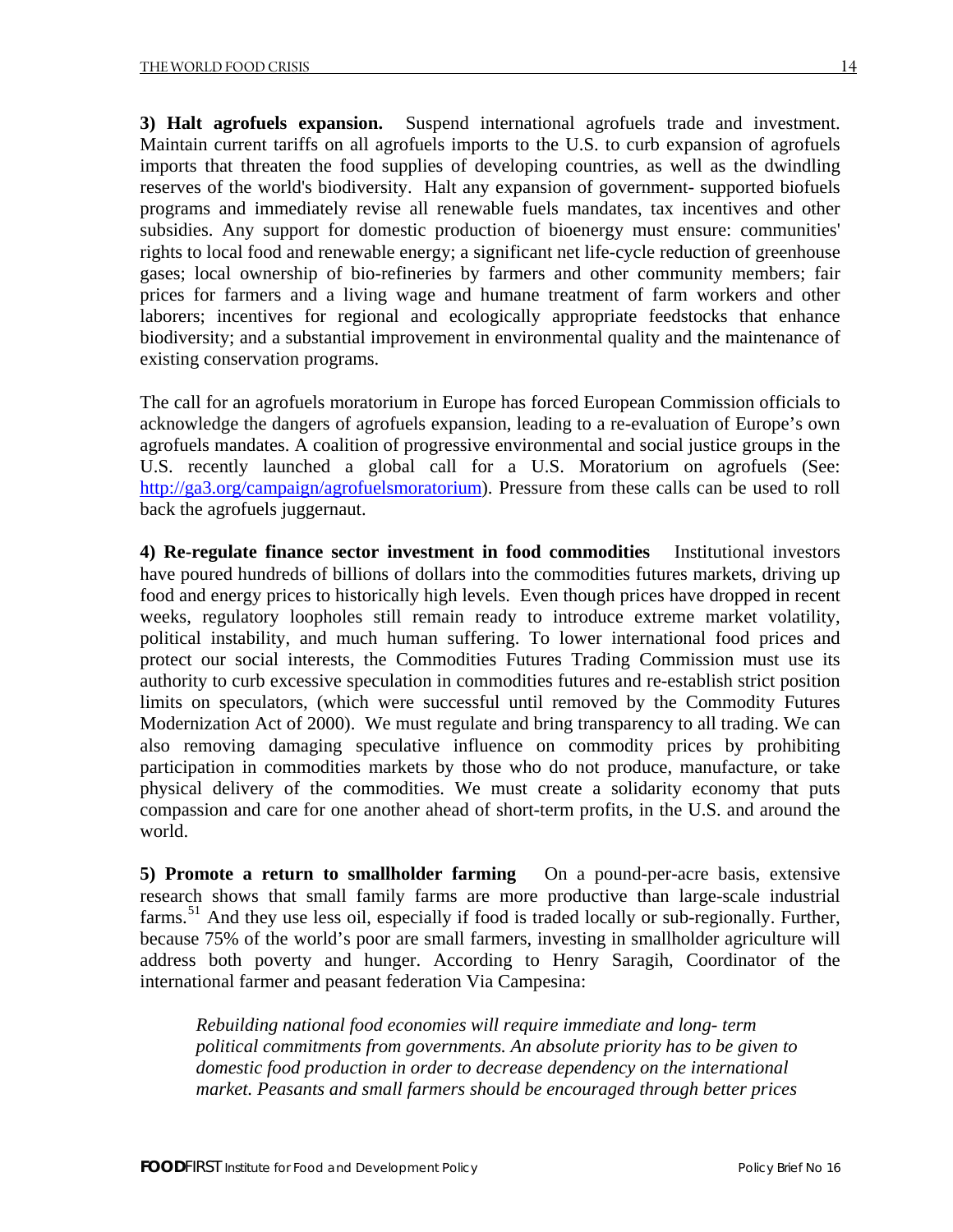*for their farm products and stable markets to produce food for themselves and their communities. Landless families from rural and urban areas have to get access to land, seeds and water to produce their own food. This means increased investment in peasant and farmer-based food production for domestic markets.[52](#page-21-0)*

**6) Support Agroecological and locally-based approaches to food production and food system management.** The International Assessment of Agricultural Science and Technology (IAASTD) recently released the results of an exhaustive four-year international consultation with over 400 scientists. The IAASTD calls for an overhaul of agriculture dominated by multinational companies and governed by unfair trade rules. The report warns against relying on genetic engineered "fixes" for food production and emphasizes the importance of locally-based, agroecological approaches to farming. The key advantage aside from its positive environmental impact—is that while creating a market surplus, it provides both food and income to the world's poor.<sup>[53](#page-21-0)</sup> Contrary to conventional wisdom, agroecological farms, growing throughout the world, are highly productive and—according to a path-breaking study from the University of Michigan—can easily provide us with all the food we need. <sup>[54](#page-21-0)</sup> As industrialized farming and free trade regimes fail us, these approaches will be the keys for building resilience back into a dysfunctional global food system.

**7) Food Sovereignty: Democratize the Food System!** Food sovereignty is the right of all people to healthy and culturally appropriate food produced through ecologically sound and sustainable methods, and their right to define their own food and agriculture systems. At the heart of these concepts is the belief that we need to democratize our food system in order to ensure equity and sustainability. The democratization of our food systems requires a social change in the way we manage food. We must reduce the political influence of the industrial agri-foods complex and strengthen antitrust laws and enforcement. These changes will require both changes in practices and in legislation in order to establish a regulatory context for sustainable and equitable food systems. These changes also depend on the degree of political will on the part of business, our legislators, and our communities. Political will results from social pressure from informed social movements. These movements already exist, and are gaining strength in the face of the food crisis. Join and support organizations campaigning for fair food system policies; write letters and make calls to your elected officials, and ask questions of presidential and congressional candidates about hunger and poverty in the US and abroad and what they intend to do.

Together we can fix the food system and solve the food crisis once and for all.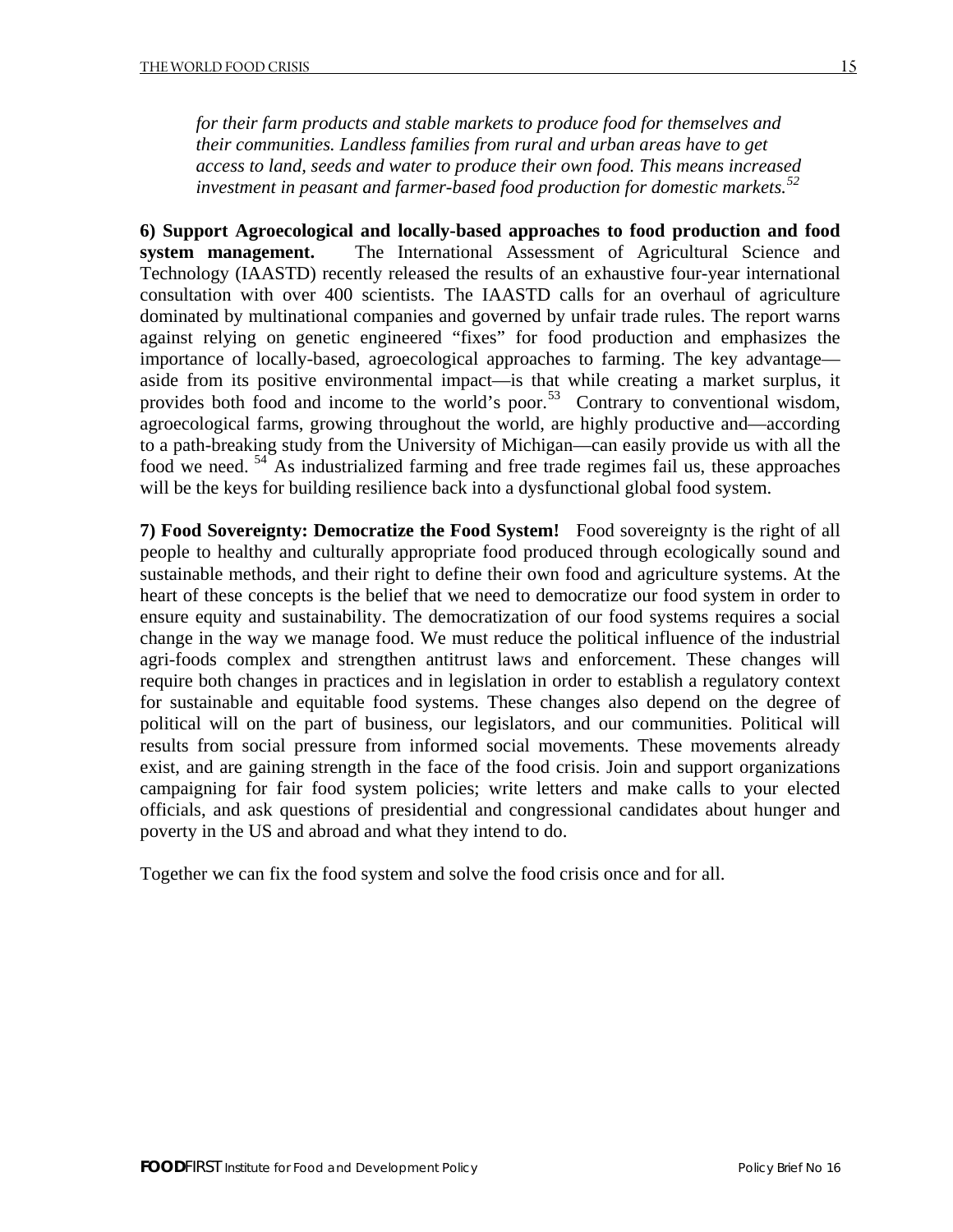#### <span id="page-18-0"></span>**Endnotes**

<span id="page-18-1"></span>1

<sup>1</sup> "Food Price Surge Could Mean '7 Lost Years' in Poverty Fight, Zoellick Says." The World Bank *News & Broadcast*. April 11, 2008 issue.<http://go.worldbank.org/U8PAI82X20>[October 1, 2008]; and "Urgent Measures Required to Reduce the Impact of High Food Prices on the Poor UN Agency Chiefs Highlight Role of Agro-Industries." *FAO Newsroom*, April 9, 2008.

<http://www.fao.org/newsroom/en/news/2008/1000823/index.html> [October 2, 2008].

2 The Economist Print Edition. 2007. Cheap No More. *The Economist,* December 6, 2007, p. 81.

<sup>3</sup> "The Cost of Food: Facts and Figures: Explore the facts and figures behind the rising price of food across the globe." *BBC News*. [April 8, 2008].

<sup>4</sup> <http://www.census.gov/ipc/www/img/worldgr.gif> and http://faostat.fao.org/site/339/default.aspx

 Geoffrey Lean. 2008. "Rising Prices Threaten Millions with Starvation, Despite Bumper Crops. *The Independent*. [March 2, 2008].

6 USDA. 2008. Food Security Assessment, 2007. *Agriculture and Trade Reports*. Washington, D.C., United States Department of Agriculture.

<sup>7</sup> <http://www.census.gov/hhes/www/poverty/histpov/hstpov6.xls> [September 23, 2008]

8 Gary, Bill. 2008. "Global Grain Shortage of Historic Proportions Ahead." *Commodity Information Systems*.<http://bereagardens.blogspot.com/2008/04/global-grain-shortage-of-historic.html> [September 29, 2008].

9 "Borenstein, Seth. 2008. "Scientists advise halt to biofuels," *SF Chronicle*/AP, April 30, 2008. <sup>10</sup> <http://www.ifpri.cgiar.org/pubs/books/ar2007/ar07essay01.pdf> [September 23, 2008].

<sup>11</sup> <http://www.guardian.co.uk/environment/2008/jul/03/biofuels.renewableenergy>[September 23, 2008]

<sup>12</sup> FAO. 2004. The State of Agricultural Commodities Markets.

<http://www.fao.org/docrep/007/y5419e/y5419e00.htm>[October 1, 2008].

<sup>13</sup> "The Development of African Agriculture," [http://www.africangreenrevolution.com/cgi](http://www.africangreenrevolution.com/cgi-bin/african_green_rev/printer_friendly.cgi?file=/en/african_agriculture/development/index.html)[bin/african\\_green\\_rev/printer\\_friendly.cgi?file=/en/african\\_agriculture/development/index.html](http://www.africangreenrevolution.com/cgi-bin/african_green_rev/printer_friendly.cgi?file=/en/african_agriculture/development/index.html) [October 1, 2008].

<sup>14</sup> Frances Moore Lappé, Joseph Collins, and Peter Rosset with Luis Esparza, 1998. *World Hunger: Twelve Myths*, Oakland: Food First Books and New York: Grove Press.

15 FAO. 2002. World Food Summit: Five years later. *Food and Agriculture Organization of the United Nations*.<http://www.fao.org/worldfoodsummit/sideevents/papers/WEF-en.htm> [September 29, 2008].

<sup>16</sup> Oxfam International. 2002. Rigged Rules and Double Standards. Oxford: Oxfam International, p. 112. Data from the Oxfam International study was published before the food crisis. Because subsidies are countercyclical, responding to prices, total subsidies are likely to be lower in times of high global food prices, but could return to these levels when markets stabilize. At the present moment there are no solid estimates of total subsides. USDA agricultural subsides were approximately 8% of total US agricultural output last year, though USDA payments alone are only part of the total picture of US support to agriculture.

<sup>17</sup> USAID. [http://www.usaid.gov/our\\_work/humanitarian\\_assistance/ffp/50th/history.html](http://www.usaid.gov/our_work/humanitarian_assistance/ffp/50th/history.html) [October] 1, 2008].

<sup>18</sup> Barret, Christopher B. and Daniel G. Maxwell. 2005. Food Aid After Fifty Years: Recasting its role. New York: Routledge, p. 314.

<sup>19</sup> 2007 Food Aid Flows. Food Aid Monitor, International Food Aid Information System Policy, Planning and Strategy Division, Office of the Executive Director, World Food Programme: Rome. [http://www.wfp.org/interfais/2008/pdf\\_2008/Food\\_Aid\\_Flows%202007\\_FINAL.pdf](http://www.wfp.org/interfais/2008/pdf_2008/Food_Aid_Flows%202007_FINAL.pdf) [October 1, 2008].

20O' Driscoll, P. 2005. "Part of the Problem: Trade, Transnational Corporation and Hunger." *Center*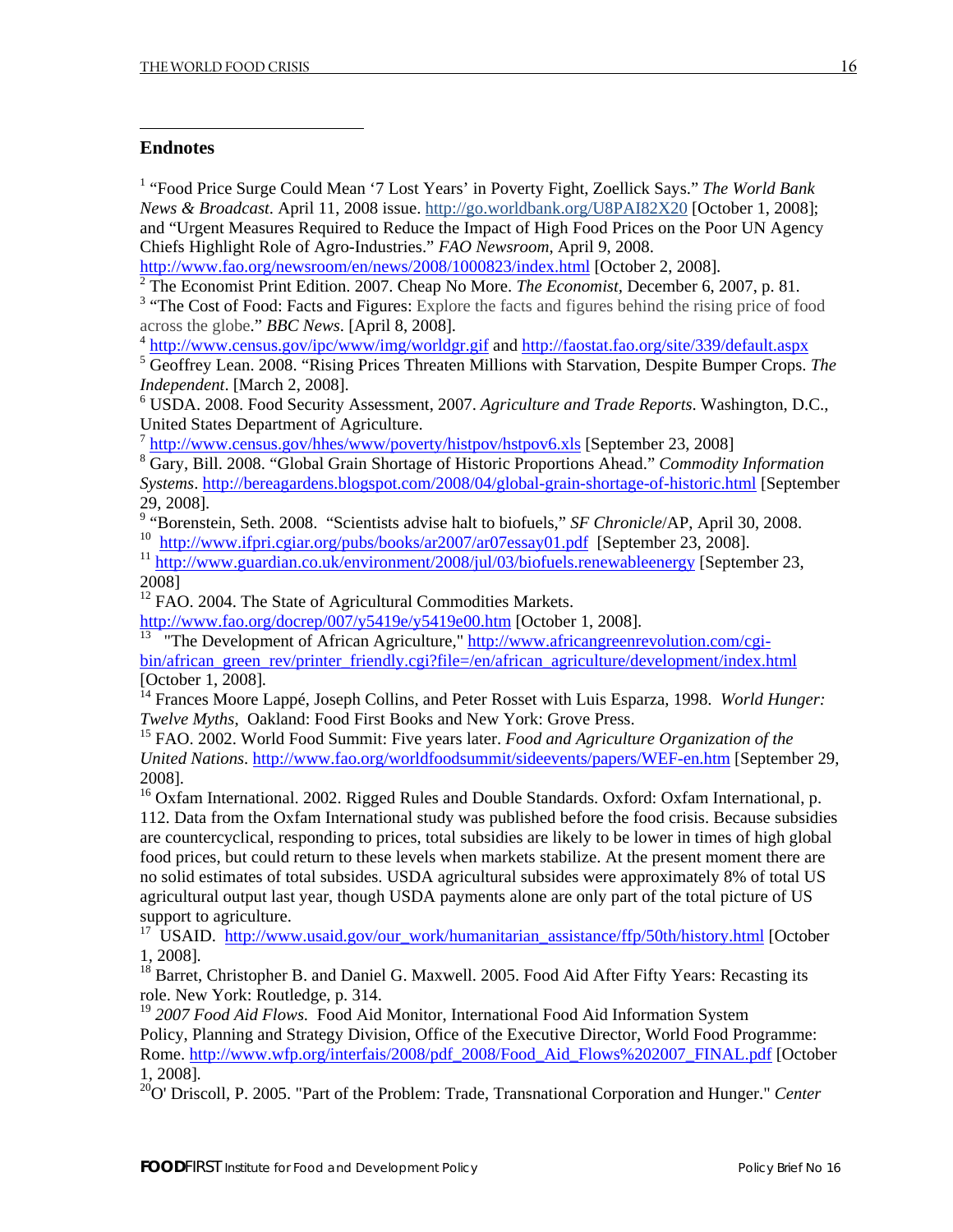<span id="page-19-0"></span>1

*Focus* (Issue # 166, March 2005), Center of Concern.

<http://www.globalpolicy.org/socecon/tncs/2005/03problem.pdf>[September 23, 2008].

21 UNCTAD Secretariat. 2006. *Tracking the Trend Towards Market Concentration: The Case of the Agricultural Input Industry.* Geneva: United Nations Commission on Trade Agriculture and Development. [http://www.unctad.org/en/docs/ditccom200516\\_en.pdf](http://www.unctad.org/en/docs/ditccom200516_en.pdf) [October 2, 2008].

<sup>22</sup> Profit increase is calculated from the net earnings of the fiscal year 2006-2008 and can be retrieved from the companies financial statements published on their website. (Ex. ADM 1.3 (2006) -1.8 (2008)  $/ 1.3 (2006) = .38 = 38\%$  increase profit.

<sup>23</sup> JBS. 2008. "Consolidated Results for the Second Quarter of 2008." JBS S.A..

[http://www.mzweb.com.br/jbs/web/arquivos/JBS\\_PR\\_20080818\\_eng.pdf](http://www.mzweb.com.br/jbs/web/arquivos/JBS_PR_20080818_eng.pdf) [September 23, 2008].

 $^{24}$  Grassley, C. E. (2008). "Concentration of Agriculture, An examination of JBS/SWIFT Acquisitions." Senator Chuck Grassley of Iowa.

[http://grassley.senate.gov/news/Article.cfm?customel\\_dataPageID\\_1502=13864](http://grassley.senate.gov/news/Article.cfm?customel_dataPageID_1502=13864) [September 23, 2008]. Senator Charles E. Grassley, R-Iowa expressed the following concern in May 2008 about the horizontal integration in agriculture, "JBS is the world's largest beef packer and the third largest beef processor in the United States. National Beef Packing and Smithfield Beef Group are the fourth and fifth largest beef processors in the nation. If this transaction were to be approved, JBS would control approximately 32 percent of the beef processing market share, killing far more animals than Cargill Meat Solutions or Tyson Foods".

 $^{25}$  Ephraim Leibtag. 2008. "Summary of Recent Retail Food Price Research and Trends." <http://www.fmi.org/docs/media/summary.pdf> [October 1, 2008].

 $\frac{26}{26}$  Winne, Mark. 2008. "Leading the Charge, Leading the Change," from a keynote address given to the Northwest Harvest Food Bank Annual Meeting in Seattle, Washington - May 15, 2008. <http://www.markwinne.com/food-bank-speech-may-15-2008-seattle-wa/> [October 1, 2008].

 $\frac{27}{27}$  Dave Henley, Telephone Interview. California Association of Grocers. June 30, 2008.

<sup>28</sup> Grain. 2008. "Making a Killing from Hunger: We need to overturn food policy, now!" Against the Grain, April 2008, [www.grain.org/articles/?id=39](http://www.grain.org/articles/?id=39) [October 1, 2008].

29 Winne, Mark. 2008. *Closing the Food Gap: Resetting the Table in the Land of Plenty*. Boston: Beacon Press.

<sup>30</sup> Fraser, Ross. Media Relations Manger, Telephone Interview, Second Harvest, June 30, 2008.

<sup>31</sup> California Association of Food Banks, "International Food Crisis: Food Bank Clients in Peril." June, 2008.

32 Hoppe, Robert A, Penni Korb, Erik J. O'Donoghue and, David E. Banker. (2007). *Structure and Finances of U.S Farms: Family Farm Report 2007 Edition.* U.S. Department of Agriculture: Economic Research Service, June 2007. <http://www.ers.usda.gov/publications/eib24/eib24fm.pdf> [September 23, 2008].

33 Murphy, Sophia and Steve Suppan. 2008. The 2008 Farm Bill and the Doha Agenda. *Institute for Agriculture and Trade Policy*. <http://www.iatp.org/iatp/commentaries.cfm?refID=103103> [September 24, 2008].

Sustainable Agriculture Coalition. 2008. Final Outcome of "Snapshot" of SAC's 2008 Farm Bill Policy Platform. *Sustainable Agriculture Coalition*.

[http://www.sustainableagriculturecoalition.org/ActionCenter/FarmBill08Snapshot\\_Memo.pdf](http://www.sustainableagriculturecoalition.org/ActionCenter/FarmBill08Snapshot_Memo.pdf) [September 26, 2008].

 $35$  Posey, Lee. 2008. Agriculture, Environment & Energy Federal Update: 2008 Farm Bill Report. *National Conference on State Legislatures.*

<http://www.ncsl.org/standcomm/scagee/AEEFederalUpdate2008FarmBillReport.htm>[September 25, 2008].

<sup>36</sup> IFDC. 2008. High Fertilizer Prices, Shortages Cause Worldwide Social Unrest: Fertilizer Riots, Black Marketing, Looting, Violence Reported in Asia, Africa. *IFDC Focus on Fertilizers and Food Security*. <http://www.ifdc.org/focusonfertlizer7.html>[October 2, 2008].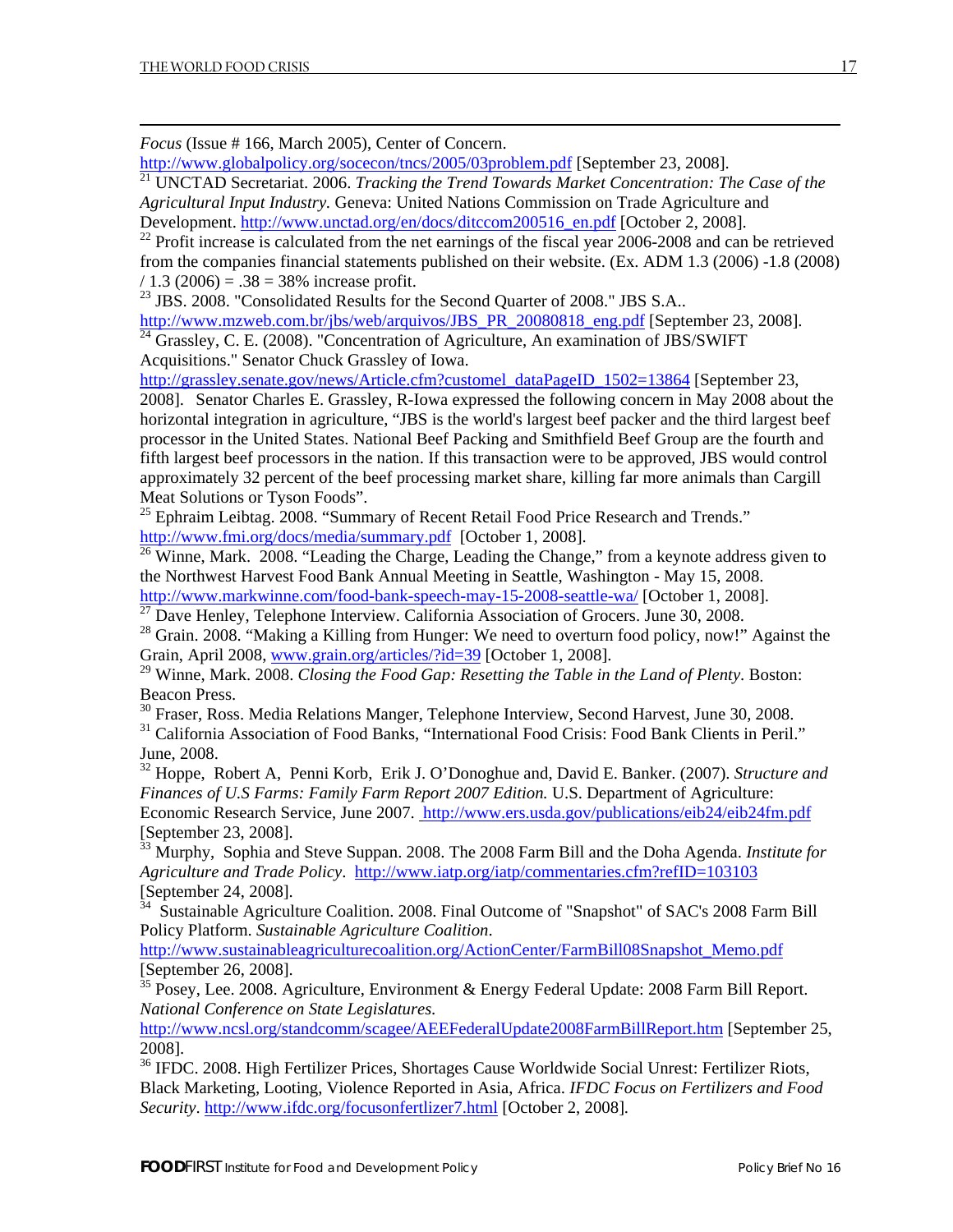<span id="page-20-0"></span><sup>37</sup> Energy Information Administration. 2008. Diesel Fuel Prices: What Consumers Should Know. *Energy Information Administration Brochures*, Brochure #:DOE/EIA-X045.

<http://www.eia.doe.gov/bookshelf/brochures/diesel/> [October 2, 2008].

38 Barrionuevo, Alexei. 2007. Rise in Ethanol Raises Concerns About Corn as a Food. *The New York Times*, January 5, 2007.

[http://query.nytimes.com/gst/fullpage.html?res=9A06E7DC1430F936A35752C0A9619C8B63&sec=](http://query.nytimes.com/gst/fullpage.html?res=9A06E7DC1430F936A35752C0A9619C8B63&sec=&spon) [&spon](http://query.nytimes.com/gst/fullpage.html?res=9A06E7DC1430F936A35752C0A9619C8B63&sec=&spon) [October 1, 2008].

39 Hasan, Hamza. 2007. Overview of U.S. Ethanol Market. *Food First Fact Sheet*. <http://www.foodfirst.org/en/node/1723> [October 2, 2008].

 $\frac{40 \text{ Birger, Jon. } 2008$ . The ethanol bust: The ethanol boom is running out of gas as corn prices spike. *Fortune,* February 28, 2008*.* 

<http://money.cnn.com/2008/02/27/magazines/fortune/ethanol.fortune/?postversi>[June 3, 2008]. "The days of cheap corn are over, and the industry's new, lower profit margins clearly favor ethanol leader Archer Daniels Midland… over all the smaller producers like Verasun, privately-held Poet Energy and the many, many farmer-owned ethanol cooperatives. ADM's massive 200 million-gallon-a-year ethanol plants simply have better economies of scale than their 50-million-gallon-a-year rivals. And the fact some of ADM's big plants run on coal instead of natural gas makes ADM's cost advantage that much greater."

<sup>41</sup> Shattuck, Annie. 2008. The Financial Crisis and the Food Crisis: Two Sides of the Same Coin. *Food First Blog* September 24, 2008.<http://www.foodfirst.org/en/node/2252>[October 2, 2008].

 $42$  Matlack, Larry. 2008. The U.S. Food System Was Also Deregulated in the 1990s and the Stakes are Much Higher than the Current Economic Meltdown. *Food First Issues*. <http://www.foodfirst.org/en/node/2253> [October 2, 2008].

43 Rhoades, Stephen A. 2000. "Bank Mergers and Banking Structure in the United States, 1980-98." *Staff Study 174*. Board of Governors of the Federal Reserve System.

<sup>44</sup> De Windt, Claudia S., Isis Marquez, Rodrigo Martinez, Oscar Ceville, and Xiaohang Liu. 2008. "Liberalization of Financial Services Under NAFTA and its Effect on the Environmental Performance of the Agricultural Sector in Mexico." presentation at the Fourth North American Symposium on Trade and the Environment. Organization of American States. Phoenix, Arizona, USA.

<sup>45</sup> *Ibid*

<sup>46</sup> Cargill Corporation. 2008. Investment. [http://www.cargill.com/products/risk/ps\\_investment.htm](http://www.cargill.com/products/risk/ps_investment.htm) [October 2, 2008].

47 Gordon, Gretchen. 2008. Food Crisis in the Age of Unregulated Global Markets. *Food First Issues*. <http://www.foodfirst.org/en/node/2099> [October 2, 2008].

 $48$  Moberg, David. 2008. Let Them Eat Free Markets: How deregulation fuels the global food crisis. *In These Times*.<http://www.inthesetimes.com/article/3801/> [October 1, 2008].

 $49$  Holt-Giménez, Eric and Loren Peabody. 2008. From Food Rebellions to Food Sovereignty: Urgent Call to Fix a Broken Food System. *Food First Backgrounder,* Spring 2008 14(1). <http://www.foodfirst.org/en/node/2199> [October 1, 2008].

 $\frac{50}{20}$  National Family Farm Coalition. 2008. Joint Letter to Congress In Support of Reserves (4.28.08). *National Family Farm Coalition Website*.

<http://www.nffc.net/Pressroom/Letters/08.04.28%20Congress%20-%20Reserves.pdf>[October 2, 2008].

51 Rosset, Peter Ph.D. 1999. On the Benefits of Small Farms. *Food First Backgrounder* Winter 1999, Vol. 6, no. 4 and The Multiple Functions and Benefits of Small Farm Agriculture In the Context of Global Trade Negotiations. *Food First Policy Brief* #4, September 1999.